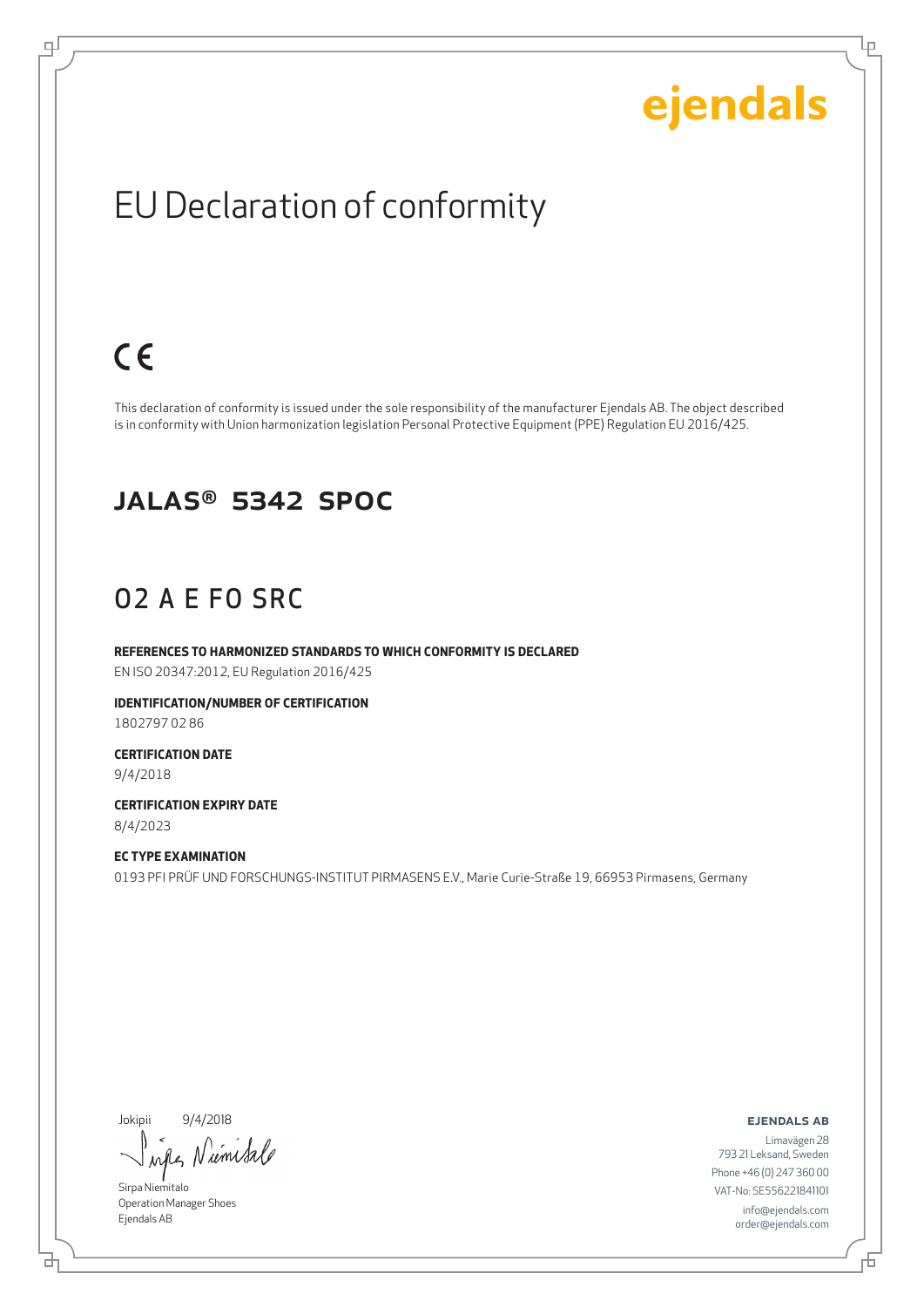Ļμ

## EU-försäkran om överensstämmelse

# $C \in$

டி

Denna försäkran om överensstämmelse utfärdas på eget ansvar av tillverkaren Ejendals AB. Föremålet för försäkran överensstämmer med EU-harmoniserad lagstiftning för personlig skyddsutrustning (PPE), EU-förordning 2016/425.

#### JALAS® 5342 SpOc

### O2 A E FO SRC

**HÄNVISNINGAR TILL DE HARMONISERADE STANDARDER SOM AVSES MED FÖRSÄKRAN OM ÖVERENSSTÄMMELSE** EN ISO 20347:2012, EU Regulation 2016/425

**IDENTIFIERING/CERTIFIKATSNUMMER** 1802797 02 86

**CERTIFIERINGSDATUM** 9/4/2018

**CERTIFIERINGENS UTGÅNGSDATUM** 8/4/2023

**EG-TYPINTYG** 0193 PFI PRÜF UND FORSCHUNGS-INSTITUT PIRMASENS E.V., Marie Curie-Straße 19, 66953 Pirmasens, Germany

Jokipii 9/4/2018

Niemisale when

Sirpa Niemitalo Driftschef Skor Ejendals AB

ejendals ab

브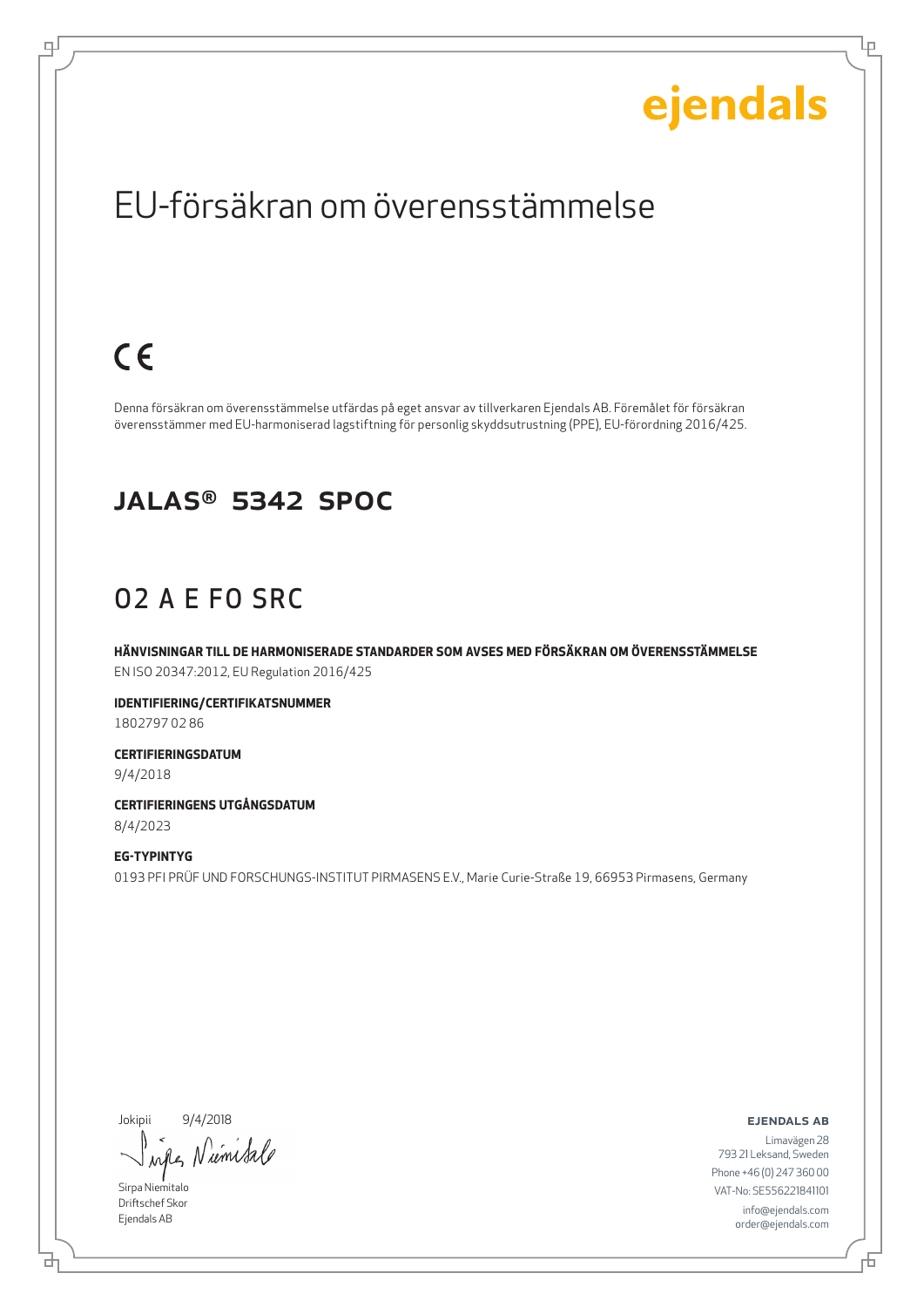Ļμ

## EF-erklæringen om overensstemmelse

## $C \in$

டி

Denne overensstemmelseserklæring udstedes alene på Ejendal AB ansvar. De produkt, der er beskrevet er i overensstemmelse med Europa-Parlamentets og Rådets forordning (EU) 2016/425 2016 om personlige værnemidler.

#### JALAS® 5342 SpOc

### O2 A E FO SRC

**HENVISNINGER TIL DE HARMONISEREDE STANDARDER TIL HVILKE OVERENSSTEMMELSE ER ERKLÆRET** EN ISO 20347:2012, EU Regulation 2016/425

**IDENTIFIKATION/CERTIFICERINGSNUMMER** 1802797 02 86

**CERTIFICERINGSDATO** 9/4/2018

**UDLØB PÅ CERTIFICERING** 8/4/2023

**EC-TYPE UNDERSØGELSE** 0193 PFI PRÜF UND FORSCHUNGS-INSTITUT PIRMASENS E.V., Marie Curie-Straße 19, 66953 Pirmasens, Germany

Jokipii 9/4/2018

Niemisa wh

Sirpa Niemitalo Operation Manager sko Ejendals AB

₫

ejendals ab

舌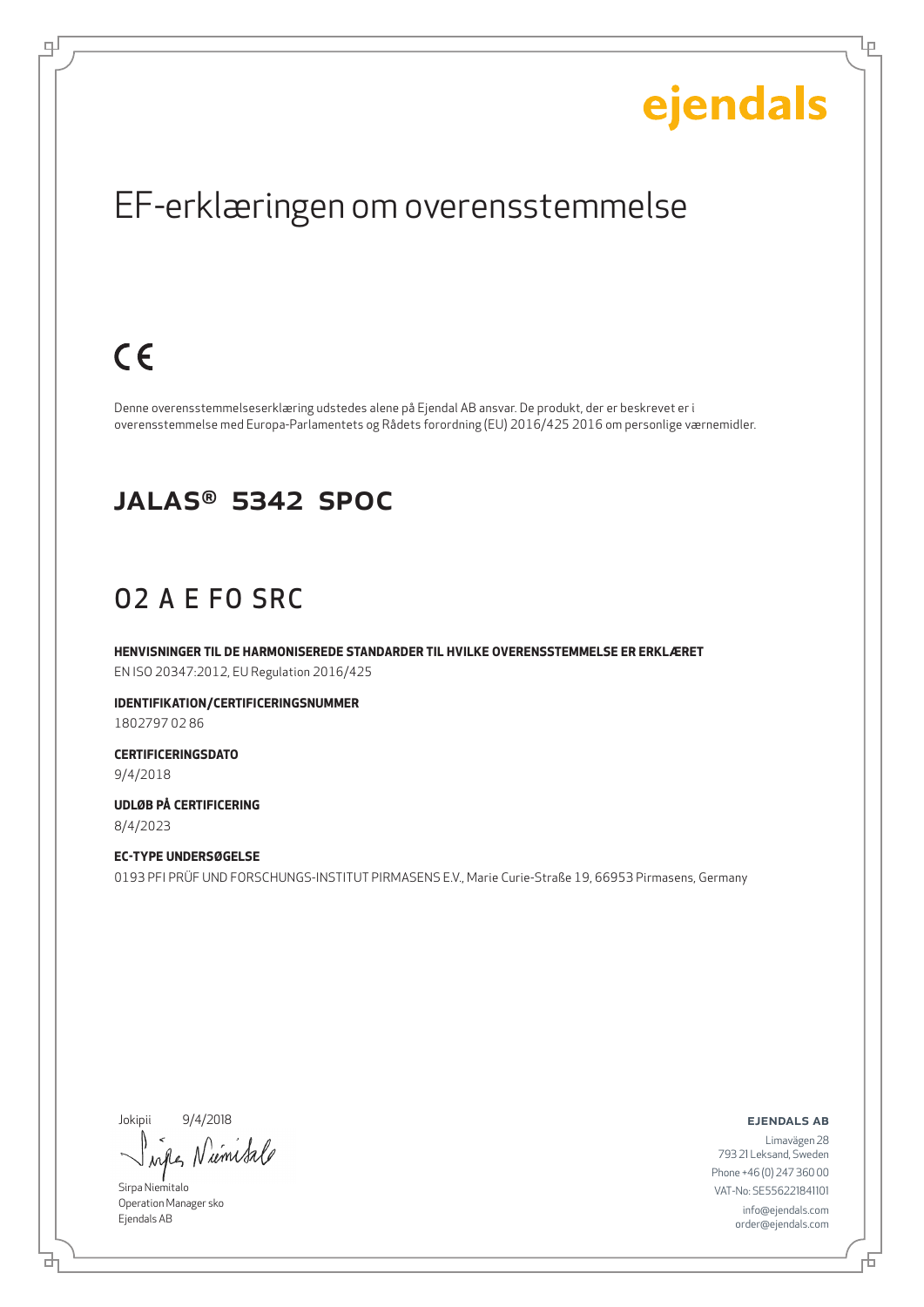Lр

## EU-asetuksen Vaatimustenmukaisuusvakuutus

# $C \in$

டி

Valmistaja Ejendals AB antaa tämän vaatimustenmukaisuusvakuutuksen omalla vastuullaan. Kuvattu vakuutuksen kohde täyttää Euroopan unionin yhdenmukaistamislainsäädännössä henkilösuojaimia koskevan asetuksen EU 2016/425 vaatimukset.

#### JALAS® 5342 SpOc

## O2 A E FO SRC

**VIITTAUKSET YHDENMUKAISTETTUIHIN STANDARDEIHIN, JOITA VAATIMUSTENMUKAISUUSVAKUUTUS KOSKEE** EN ISO 20347:2012, EU Regulation 2016/425

**SERTIFIKAATIN NUMERO** 1802797 02 86

**SERTIFIOINTIPÄIVÄMÄÄRÄ** 9/4/2018

**SERTIFIKAATIN VIIMEINEN VOIMASSAOLOPÄIVÄ** 8/4/2023

**EC-TYYPPIHYVÄKSYNTÄ** 0193 PFI PRÜF UND FORSCHUNGS-INSTITUT PIRMASENS E.V., Marie Curie-Straße 19, 66953 Pirmasens, Germany

Jokipii 9/4/2018

*um Sa* when

Sirpa Niemitalo Operation Manager Shoes Ejendals AB

ejendals ab

Limavägen 28 793 21 Leksand, Sweden Phone +46 (0) 247 360 00 VAT-No: SE556221841101 info@ejendals.com order@ejendals.com

б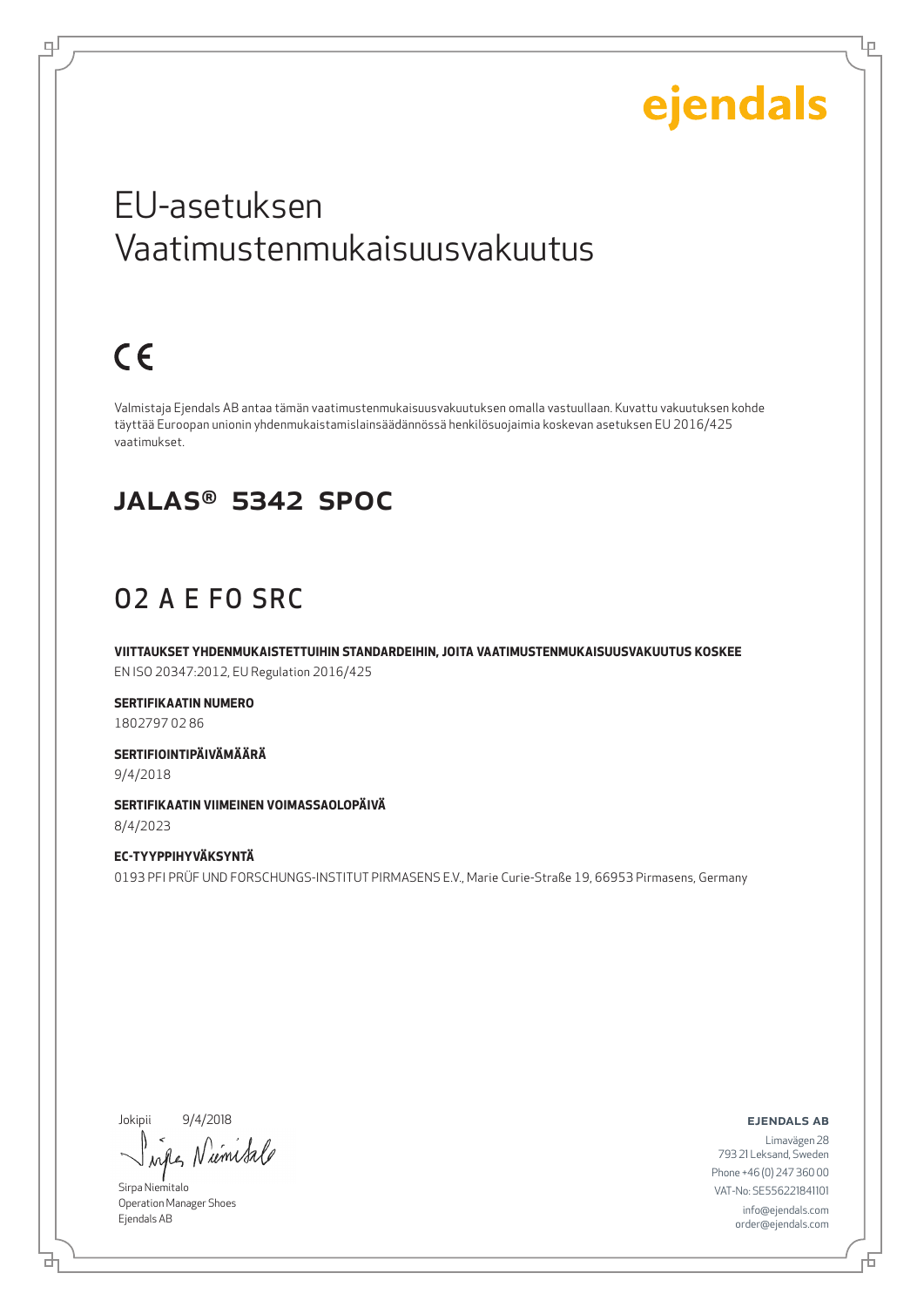Lр

# Déclaration de conformité de l'Union Européenne

# $C \in$

டி

La présente déclaration de conformité est établie sous la seule responsabilité du fabricant, Ejendals AB. L'objet décrit est conforme à la Règlementation 2016/425 de l'Union Européenne sur l'harmonisation des législations de l'Union Européenne relatives aux équipements de protection individuelle (EPI).

#### JALAS® 5342 SpOc

## O2 A E FO SRC

**RÉFÉRENCES AUX NORMES HARMONISÉES PAR RAPPORT AUXQUELLES LA CONFORMITÉ EST DÉCLARÉE** EN ISO 20347:2012, EU Regulation 2016/425

**IDENTIFICATION/NUMÉRO DE CERTIFICATION** 1802797 02 86

**DATE DE CERTIFICATION** 9/4/2018

**DATE D'EXPIRATION DU CERTIFICAT** 8/4/2023

**EXAMEN DE TYPE EC** 0193 PFI PRÜF UND FORSCHUNGS-INSTITUT PIRMASENS E.V., Marie Curie-Straße 19, 66953 Pirmasens, Germany

Jokipii 9/4/2018

б

rémis

Sirpa Niemitalo Directeur Exécutif, Chaussures

ejendals ab

舌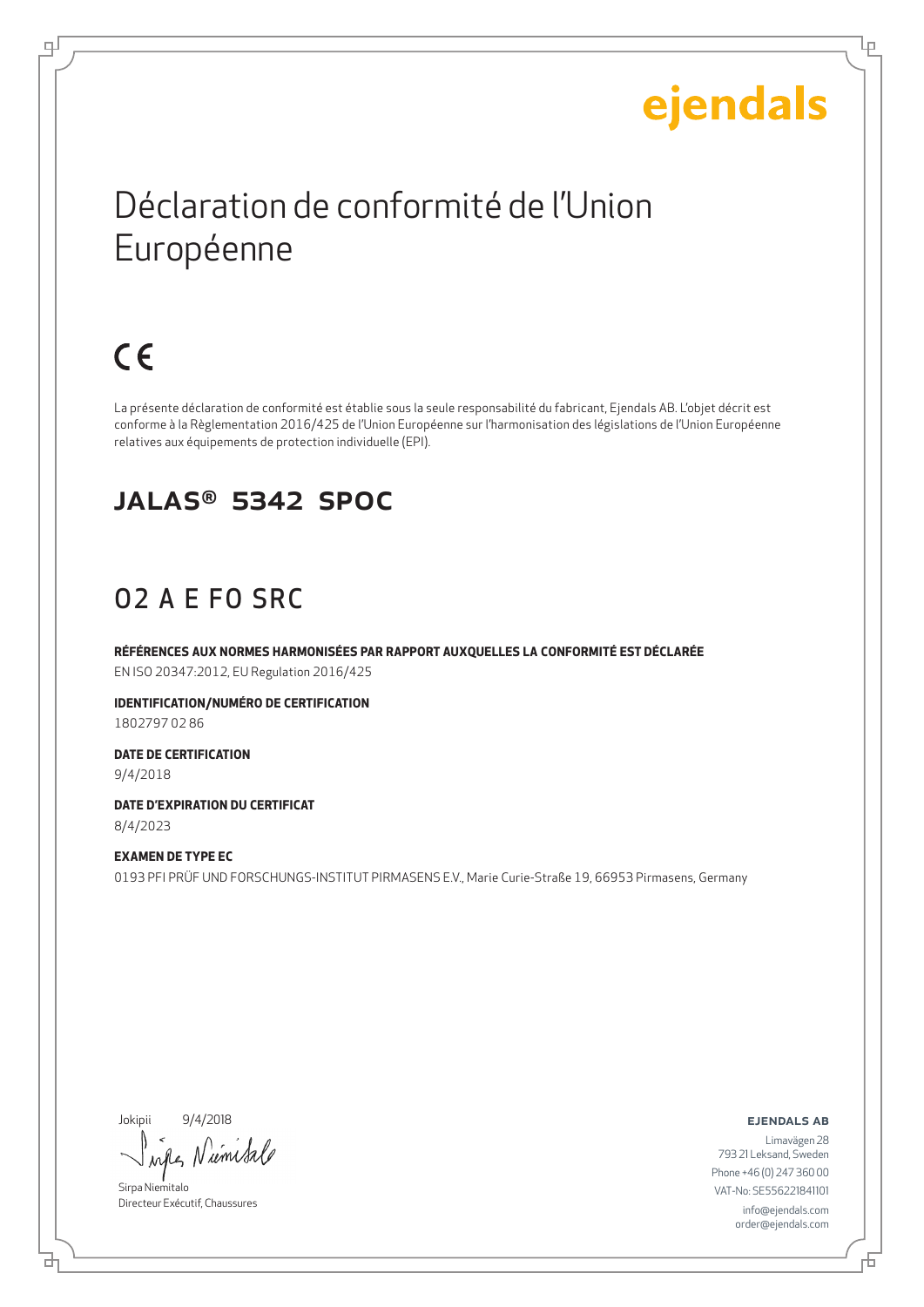Ļμ

## EU-Konformitätserklärung

# $C \in$

டி

Diese Konformitätserklärung wurde unter der alleinigen Verantwortung des Herstellers Ejendals AB ausgestellt. Das beschriebene Objekt stimmt mit den Harmonisierungsrechtsvorschriften zu persönlicher Schutzausrüstung (PSA) Verordnung EU 2016/425 überein.

#### JALAS® 5342 SpOc

### O2 A E FO SRC

**VERWEIST AUF HARMONISIERTE NORMEN, FÜR DIE KONFORMITÄT ERKLÄRT WIRD** EN ISO 20347:2012, EU Regulation 2016/425

**KENNZEICHNUNG/ZERTIFIZIERUNGSNUMMER** 1802797 02 86

**DATUM DER ZERTIFIZIERUNG** 9/4/2018

**ABLAUFDATUM DES ZERTIFIKATES** 8/4/2023

**EG-BAUMUSTERPRÜFUNG** 0193 PFI PRÜF UND FORSCHUNGS-INSTITUT PIRMASENS E.V., Marie Curie-Straße 19, 66953 Pirmasens, Germany

Jokipii 9/4/2018

Numisa when

Sirpa Niemitalo Operation Manager Shoes Ejendals AB

브

ejendals ab

舌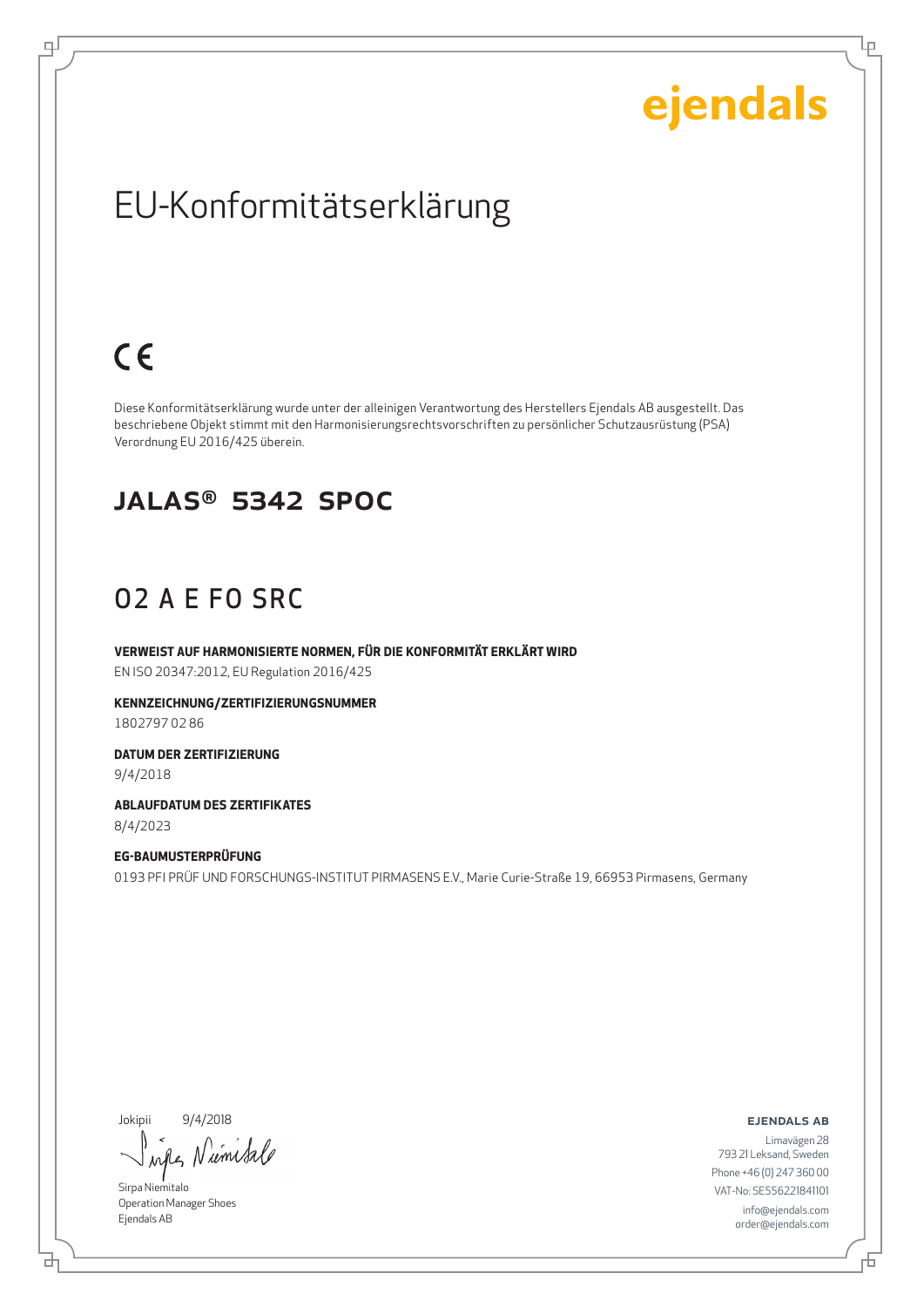Ļμ

## EU-samsvarserklæring

## $C \in$

டி

Denne samsvarserklæringen er gitt ut ene og alene under ansvaret til produsenten Ejendals AB. Objektet som er beskrevet, er i samsvar med EUs harmoniseringsregelverk EU-forskrift for personlig verneutstyr (PVU) EU 2016/425.

#### JALAS® 5342 SpOc

### O2 A E FO SRC

**REFERANSER TIL HARMONISERTE STANDARDER MED ERKLÆRT OVERENSSTEMMELSE** EN ISO 20347:2012, EU Regulation 2016/425

**IDENTIFISERING/SERTIFISERINGSNUMMER** 1802797 02 86

**SERTIFISERINGSDATO** 9/4/2018

**UTLØPSDATO SERTIFISERING** 8/4/2023

**EU-TYPEUNDERSØKELSE** 0193 PFI PRÜF UND FORSCHUNGS-INSTITUT PIRMASENS E.V., Marie Curie-Straße 19, 66953 Pirmasens, Germany

Jokipii 9/4/2018

wife Niemisa

Sirpa Niemitalo Sko for driftsledere Ejendals AB

브

ejendals ab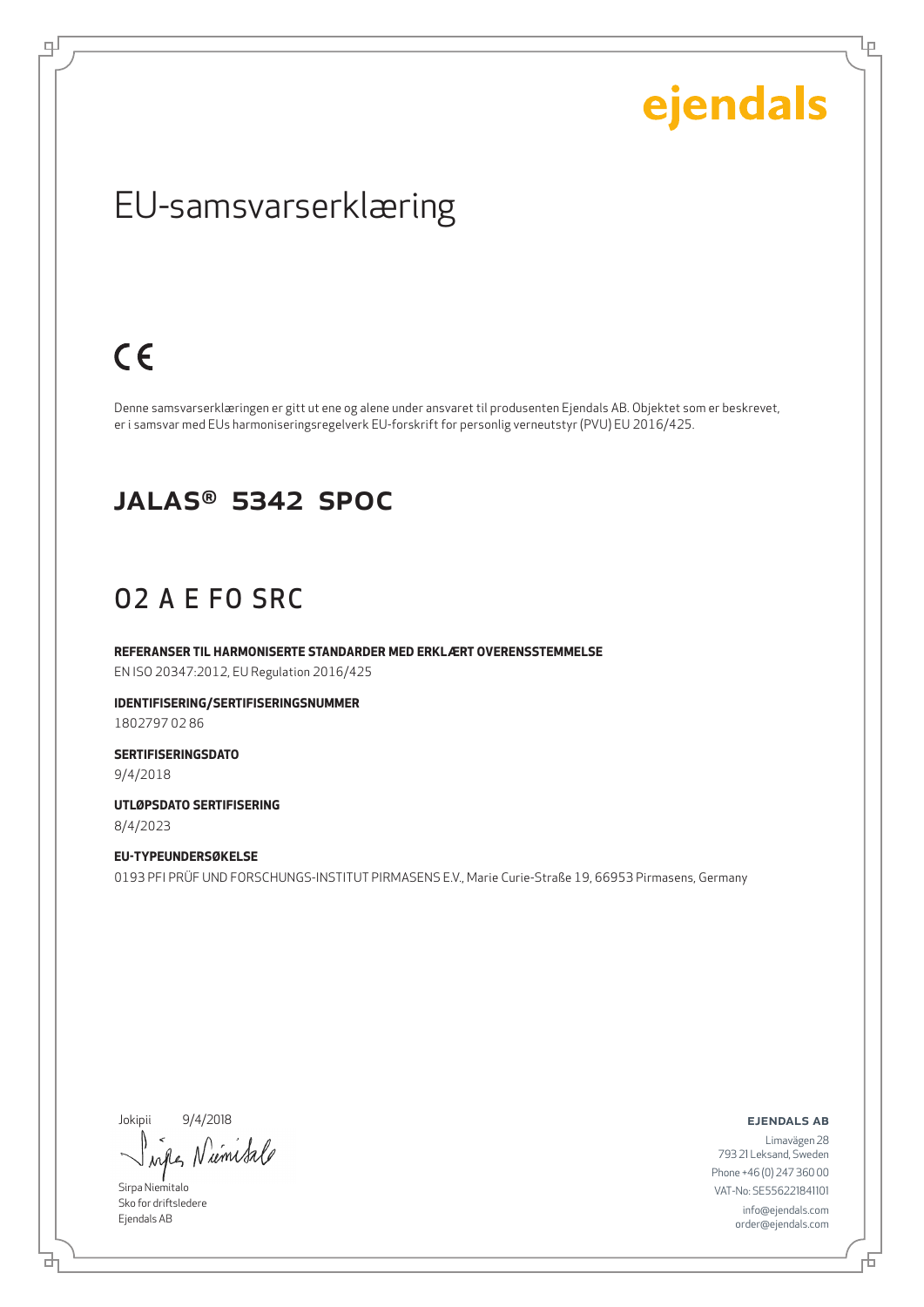Lр

## ЕС Декларация соответствия

## $C \in$

로

Эта декларация соответствия выпущена под ответственностью производителя Ejendals AB. Объект соответствует законодательным требованиям ЕС, указанным в Регламенте о средствах индивидуальной защиты (СИЗ) 2016/425.

## JALAS® 5342 SpOc

#### O2 A E FO SRC

**ССЫЛКИ НА ГАРМОНИЗИРОВАННЫЕ СТАНДАРТЫ, СООТВЕТСТВИЕ КОТОРЫМ ЗАЯВЛЕНО** EN ISO 20347:2012, EU Regulation 2016/425

**ИДЕНТИФИКАЦИОННЫЙ НОМЕР / НОМЕР СЕРТИФИКАТА** 1802797 02 86

**ДАТА ВЫДАЧИ СЕРТИФИКАТА** 9/4/2018

**ДАТА ОКОНЧАНИЯ СРОКА ДЕЙСТВИЯ СЕРТИФИКАТА** 8/4/2023

**ТЕСТИРОВАНИЕ ПО СТАНДАРТУ ЕС**  0193 PFI PRÜF UND FORSCHUNGS-INSTITUT PIRMASENS E.V., Marie Curie-Straße 19, 66953 Pirmasens, Germany

Jokipii 9/4/2018

б

N'umi

Sirpa Niemitalo Менеджер по производству обуви Ejendals AB

ejendals ab

Đ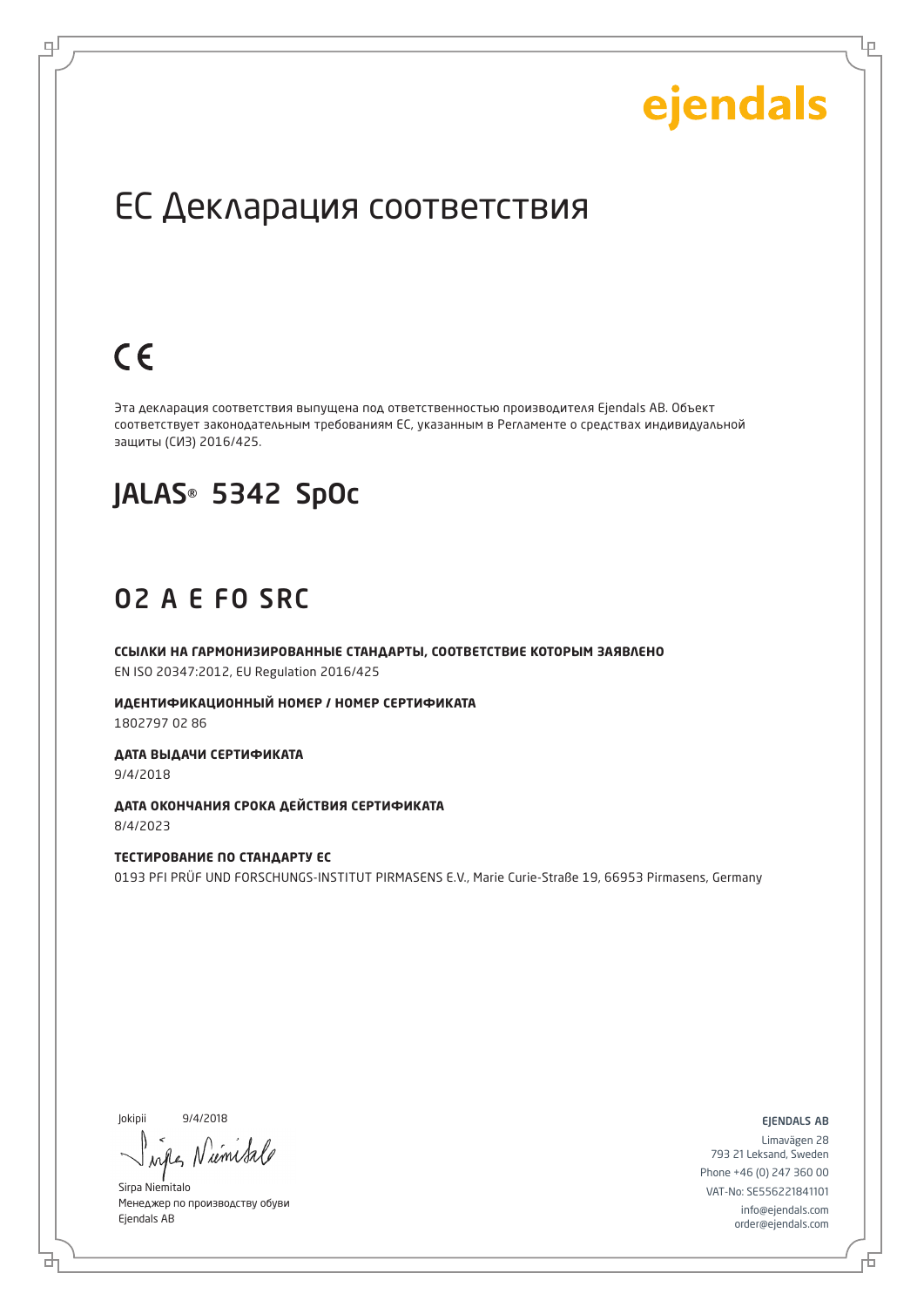Ļμ

## EU-verklaring van conformiteit

# $C \in$

டி

Deze conformiteitsverklaring wordt verstrekt onder volledige verantwoordelijkheid van de fabrikant Ejendals AB. Het beschreven doel is in overeenstemming met de harmonisatiewetgeving van de Unie Persoonlijke beschermingsmiddelen (PBM) Verordening 2016/425.

#### JALAS® 5342 SpOc

### O2 A E FO SRC

**VERWIJZINGEN NAAR GEHARMONISEERDE NORMEN WAAROP DE CONFORMITEITSVERKLARING BETREKKING HEEFT** EN ISO 20347:2012, EU Regulation 2016/425

**IDENTIFICATIE/NUMMER CERTIFICERING** 1802797 02 86

**CERTIFICERINGSDATUM** 9/4/2018

**VERVALDATUM CERTIFICERING** 8/4/2023

**EG-TYPEONDERZOEK** 0193 PFI PRÜF UND FORSCHUNGS-INSTITUT PIRMASENS E.V., Marie Curie-Straße 19, 66953 Pirmasens, Germany

Jokipii 9/4/2018

*um Sa* when

Sirpa Niemitalo Operation Manager Shoes Ejendals AB

브

ejendals ab

舌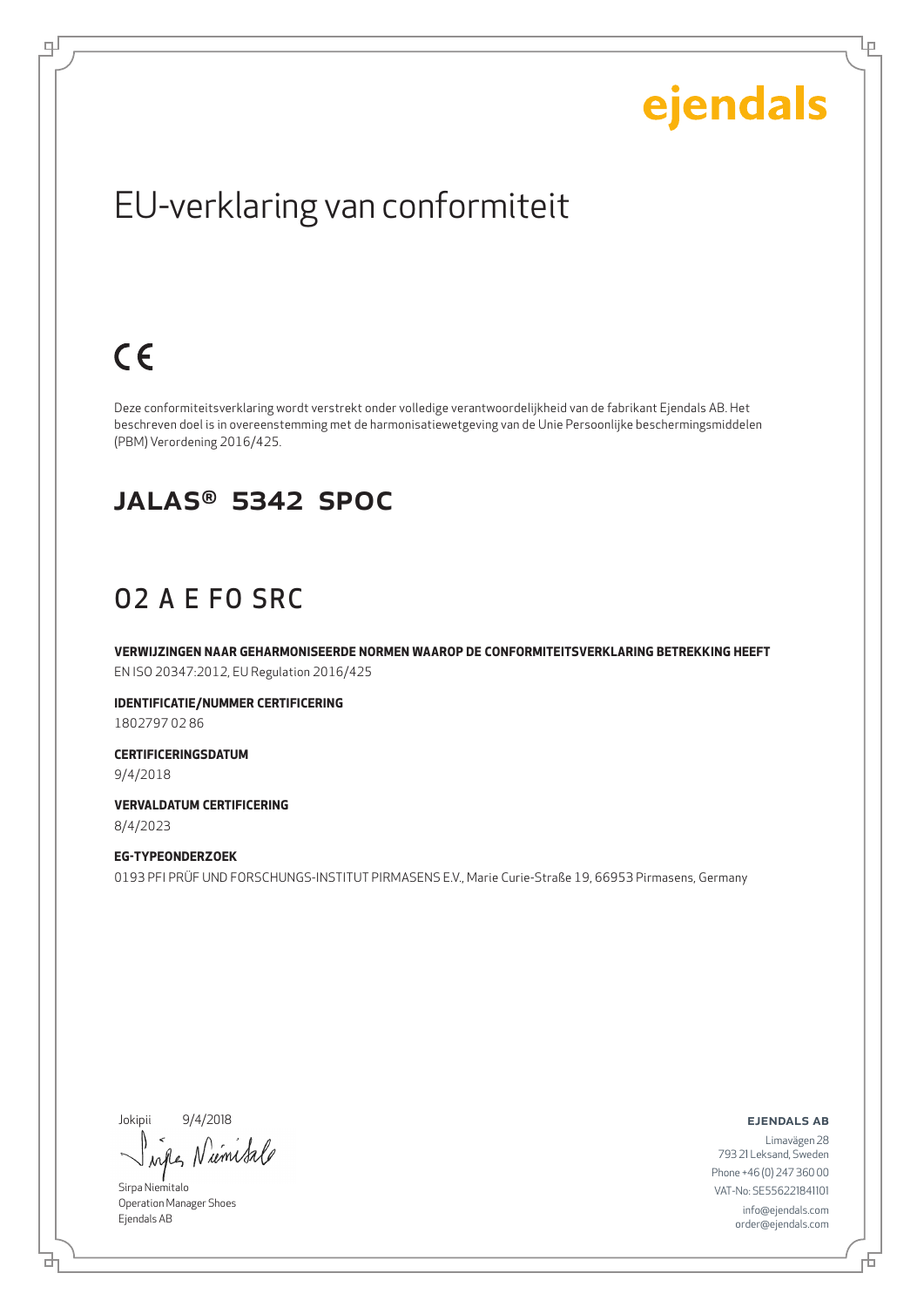Lρ

## Dichiarazione UE di conformità

# $C \in$

டி

La presente dichiarazione di conformità è rilasciata sotto l'esclusiva responsabilità del fabbricante Ejendals AB. L'oggetto descritto è conforme alla normativa di armonizzazione dell'Unione in materia di Dispositivi di Protezione Individuale (DPI) Regolamento UE 2016/425.

#### JALAS® 5342 SpOc

### O2 A E FO SRC

**RIFERIMENTI ALLE NORME ARMONIZZATE ALLE QUALI SI DICHIARA LA CONFORMITÀ** EN ISO 20347:2012, EU Regulation 2016/425

**IDENTIFICAZIONE/NUMERO DI CERTIFICAZIONE** 1802797 02 86

**DATA DI CERTIFICAZIONE** 9/4/2018

**DATA DI SCADENZA DELLA CERTIFICAZIONE** 8/4/2023

**ESAME DI TIPO CE** 0193 PFI PRÜF UND FORSCHUNGS-INSTITUT PIRMASENS E.V., Marie Curie-Straße 19, 66953 Pirmasens, Germany

Jokipii 9/4/2018

*um Sa*  $\lambda$ all

Sirpa Niemitalo Operation Manager Calzature Ejendals AB

브

#### ejendals ab

Limavägen 28 793 21 Leksand, Sweden Phone +46 (0) 247 360 00 VAT-No: SE556221841101 info@ejendals.com order@ejendals.com

舌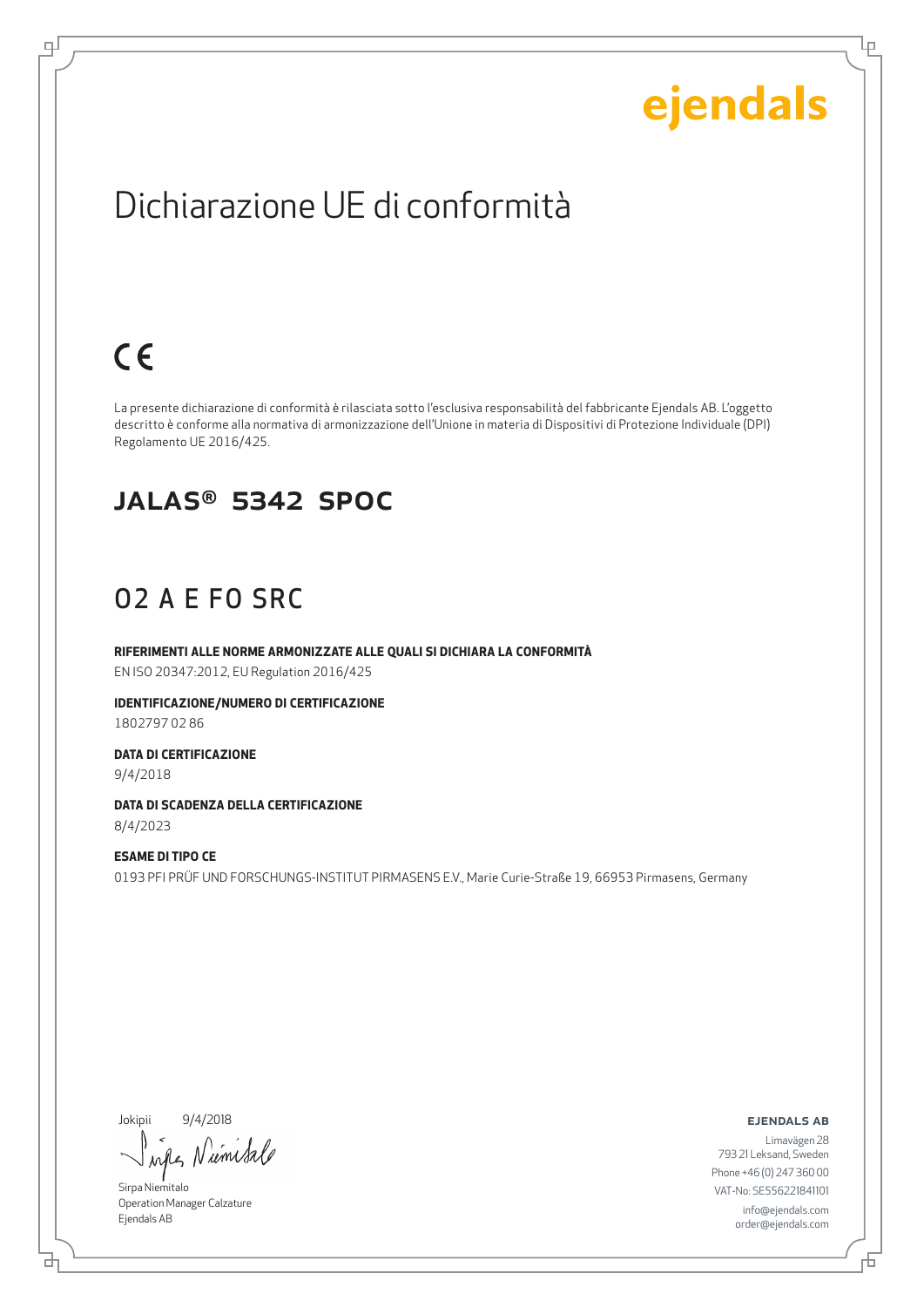Ļμ

## Deklaracja zgodności UE

# $C \in$

ᆗ

Niniejsza deklaracja zgodności została wydana na wyłączną odpowiedzialność producenta, firmy Ejendals AB. Przedmiot opisany w niniejszej deklaracji jest zgodny z wymaganiami unijnego prawodawstwa harmonizacyjnego, zawartymi w rozporządzeniu EU 2016/425 w sprawie środków ochrony indywidualnej.

#### JALAS® 5342 SpOc

## O2 A E FO SRC

**ODWOŁANIA DO NORM ZHARMONIZOWANYCH, W ODNIESIENIU DO KTÓRYCH DEKLAROWANA JEST ZGODNOŚĆ** EN ISO 20347:2012, EU Regulation 2016/425

**IDENTYFIKACJA/NUMER CERTYFIKATU** 1802797 02 86

**DATA WYSTAWIENIA CERTYFIKATU** 9/4/2018

**DATA WAŻNOŚCI CERTYFIKATU** 8/4/2023

**RODZAJ TESTU WE** 0193 PFI PRÜF UND FORSCHUNGS-INSTITUT PIRMASENS E.V., Marie Curie-Straße 19, 66953 Pirmasens, Germany

Jokipii 9/4/2018

₫

when N umisa

Sirpa Niemitalo Kierownik operacyjny ds. obuwia Ejendals AB

ejendals ab

Limavägen 28 793 21 Leksand, Sweden Phone +46 (0) 247 360 00 VAT-No: SE556221841101 info@ejendals.com order@ejendals.com

舌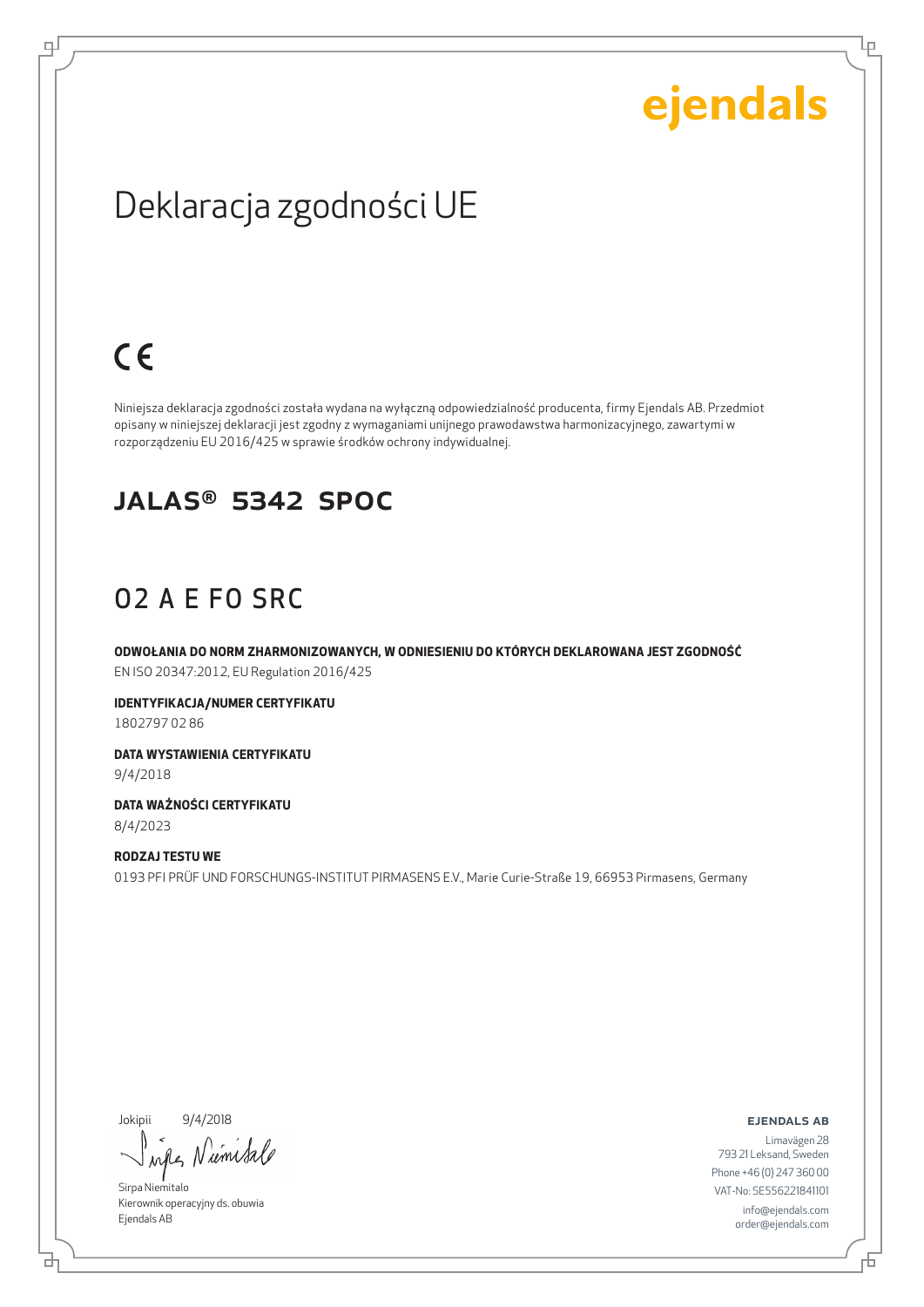Ļμ

## Declaración UE de conformidad

## $C \in$

ψ

Esta declaración de conformidad se publica bajo la responsabilidad exclusiva del fabricante Ejendals AB. El objeto descrito está en conformidad con la legislación de armonización europea sobre equipos de protección personal (PPE) Reglamento UE 2016/425.

#### JALAS® 5342 SpOc

## O2 A E FO SRC

**REFERENCIAS A LAS NORMAS ARMONIZADAS A LAS CUALES SE DECLARA LA CONFORMIDAD** EN ISO 20347:2012, EU Regulation 2016/425

**IDENTIFICACIÓN/NÚMERO DE CERTIFICACIÓN** 1802797 02 86

**FECHA DE CERTIFICACIÓN** 9/4/2018

**FECHA DE CADUCIDAD DE LA CERTIFICACIÓN** 8/4/2023

**EXAMEN DE TIPO EC** 0193 PFI PRÜF UND FORSCHUNGS-INSTITUT PIRMASENS E.V., Marie Curie-Straße 19, 66953 Pirmasens, Germany

Jokipii 9/4/2018

when Numbale

Sirpa Niemitalo Responsable de Operaciones de Calzado Ejendals AB

ejendals ab

브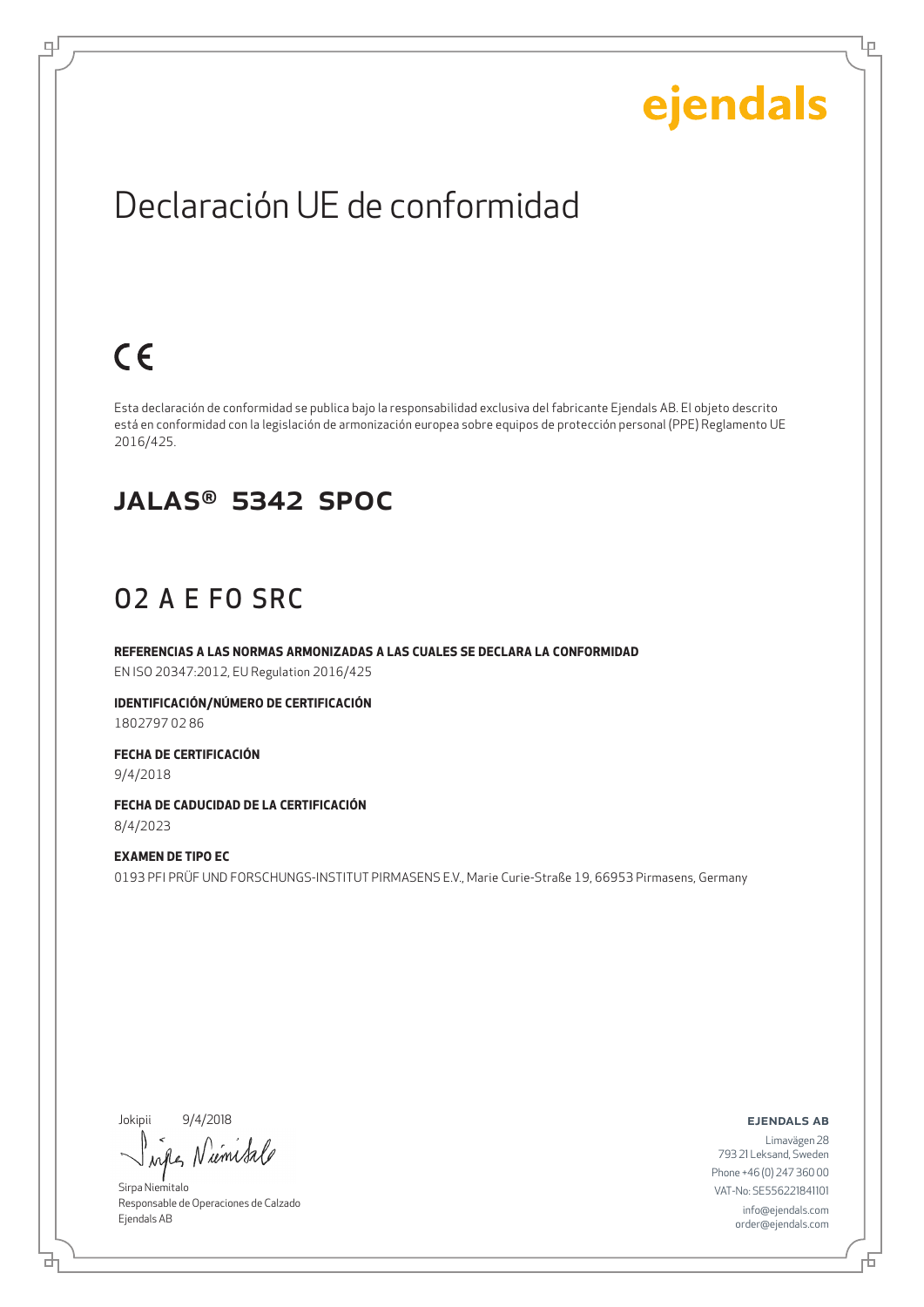Ļμ

## Prohlášení EU o shodě výrobku

## $C \in$

டி

Toto prohlášení o shodě se vydává na výhradní odpovědnost výrobce, kterým je Ejendals AB. Popsaný předmět je ve shodě s harmonizačními právními předpisy Unie: nařízením EU 2016/425 o osobních ochranných prostředcích (OOP).

#### JALAS® 5342 SpOc

### O2 A E FO SRC

**ODKAZY NA HARMONIZOVANÉ NORMY, NA JEJICHŽ ZÁKLADĚ SE SHODA PROHLAŠUJE** EN ISO 20347:2012, EU Regulation 2016/425

**OZNAČENÍ/ČÍSLO CERTIFIKACE** 1802797 02 86

**DATUM CERTIFIKACE** 9/4/2018

**DATUM KONCE PLATNOSTI CERTIFIKACE** 8/4/2023

**TYPOVÁ ZKOUŠKA ES** 0193 PFI PRÜF UND FORSCHUNGS-INSTITUT PIRMASENS E.V., Marie Curie-Straße 19, 66953 Pirmasens, Germany

Jokipii 9/4/2018

*um Sa* rall

Sirpa Niemitalo Provozní manažer pro obuv Ejendals AB

ejendals ab

舌

브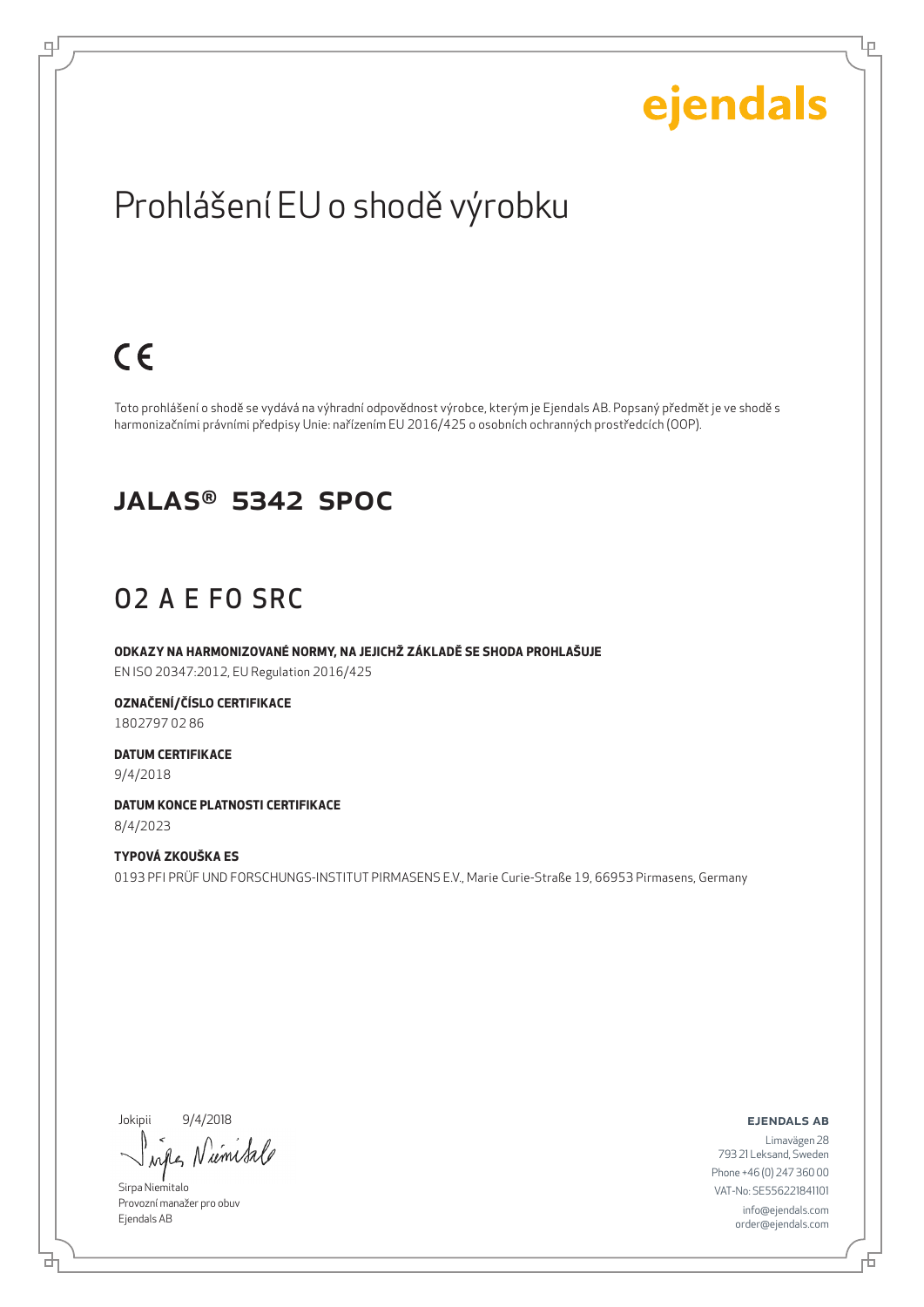Ļμ

# EU-megfelelőségi nyilatkozat

# $C \in$

ᆗ

Ezt a megfelelőségi nyilatkozatot a gyártó, az Ejendals AB kizárólagos felelősségvállalása mellett bocsátják ki. A leírt tárgy megfelel az egyéni védőeszközökre vonatkozó tagállami jogszabályok harmonizásáról szóló (EU) 2016/425-ös rendelet rendelkezéseinek.

#### JALAS® 5342 SpOc

### O2 A E FO SRC

**HIVATKOZVA A HARMONIZÁLT SZABVÁNYOKRA, AMELYEKRE A MEGFELELŐSÉGI NYILATKOZAT VONATKOZIK** EN ISO 20347:2012, EU Regulation 2016/425

**TANÚSÍTÁS AZONOSÍTÓ-/SORSZÁMA** 1802797 02 86

**TANÚSÍTÁS DÁTUMA** 9/4/2018

**TANÚSÍTÁS LEJÁRATA** 8/4/2023

**EC TÍPUSÚ VIZSGÁLAT** 0193 PFI PRÜF UND FORSCHUNGS-INSTITUT PIRMASENS E.V., Marie Curie-Straße 19, 66953 Pirmasens, Germany

Jokipii 9/4/2018

₫

Niemisa when

Sirpa Niemitalo Cipőkért felelős operatív menedzser Ejendals AB

ejendals ab

舌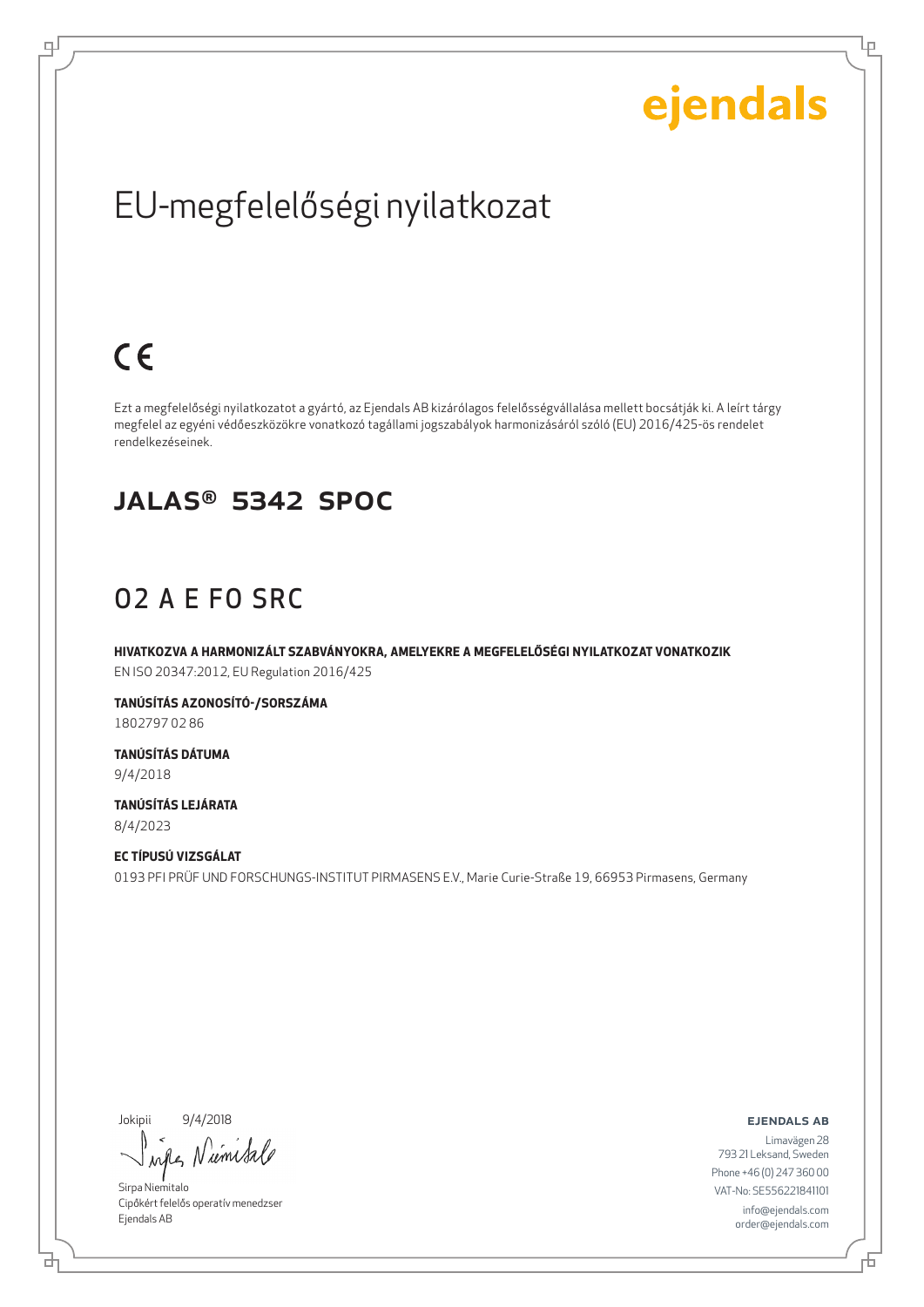Ļμ

## EL vastavusdeklaratsiooni kohta

# $C \in$

டி

See vastavusdeklaratsioon on välja antud tootja Ejendals AB ainuvastutusel. Kirjeldatud toode vastab liidu ühtlustamisõigusaktide isikukaitsevahendite (PPE) määrusele EU 2016/425.

#### JALAS® 5342 SpOc

## O2 A E FO SRC

**VIITED ÜHTLUSTATUD STANDARDITELE, MILLE SUHTES KOHALDATAKSE VASTAVUSDEKLARATSIOONI** EN ISO 20347:2012, EU Regulation 2016/425

**SERTIFIKAADI ID/NUMBER** 1802797 02 86

**SERTIFITSEERIMISKUUPÄEV** 9/4/2018

**SERTIFIKAADI AEGUMISKUUPÄEV** 8/4/2023

**EC-TÜÜPI KONTROLL** 0193 PFI PRÜF UND FORSCHUNGS-INSTITUT PIRMASENS E.V., Marie Curie-Straße 19, 66953 Pirmasens, Germany

Jokipii 9/4/2018

브

Niemisa when

Sirpa Niemitalo Jalatsite tootmisvaldkonna tegevjuht Ejendals AB

ejendals ab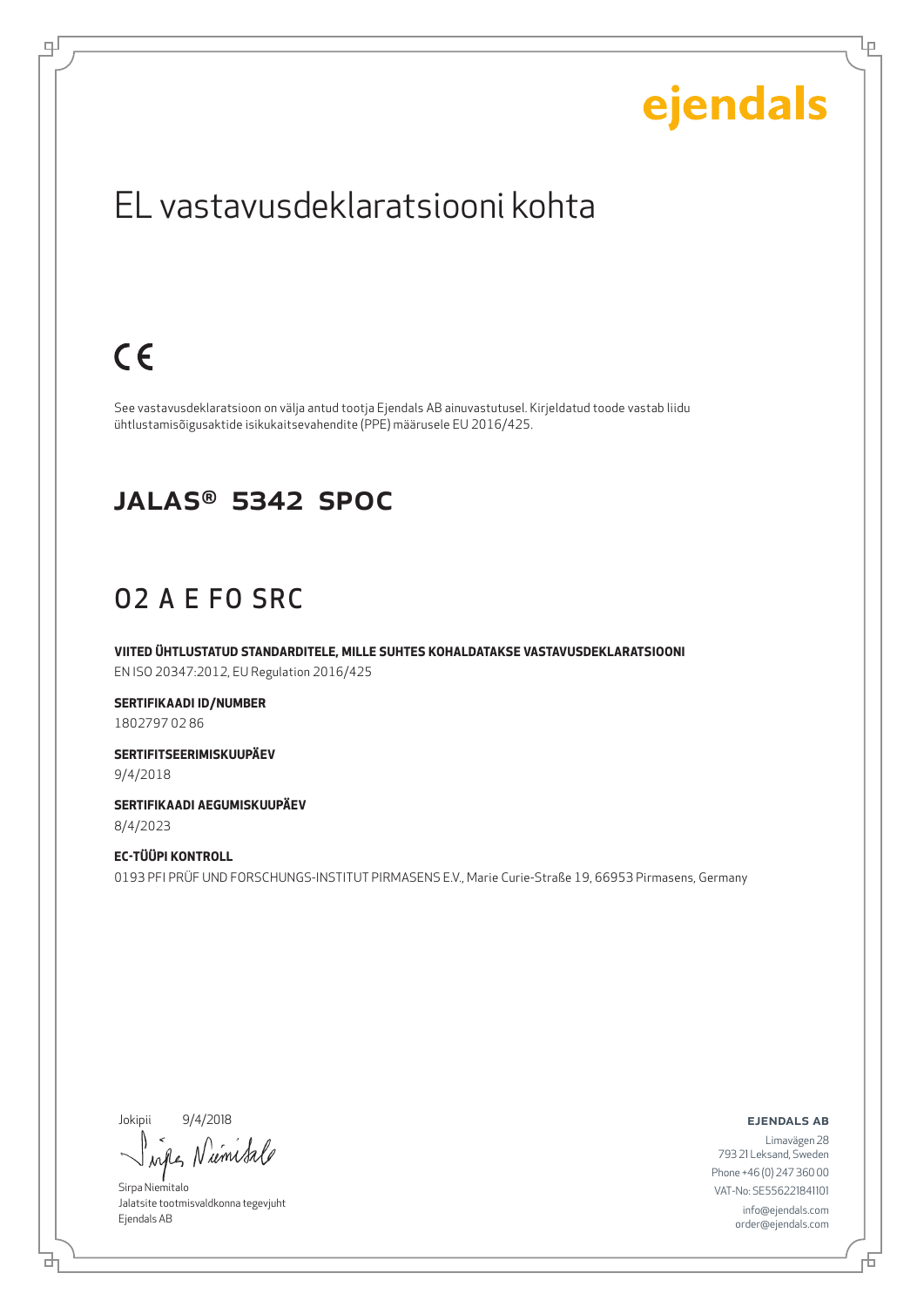Ļμ

## Declaração UE de conformidade

# $C \in$

ψ

Esta declaração de conformidade é emitida sob a exclusiva responsabilidade do fabricante, a Ejendals AB. O objeto descrito encontra-se em conformidade com a legislação de harmonização da União, o Regulamento da UE 2016/425 relativo a Equipamento de Proteção Individual (EPI).

#### JALAS® 5342 SpOc

### O2 A E FO SRC

**REFERÊNCIAS A NORMAS HARMONIZADAS COM AS QUAIS SE DECLARA CONFORMIDADE** EN ISO 20347:2012, EU Regulation 2016/425

**IDENTIFICAÇÃO/NÚMERO DA CERTIFICAÇÃO** 1802797 02 86

**DATA DA CERTIFICAÇÃO** 9/4/2018

**DATA DE EXPIRAÇÃO DA CERTIFICAÇÃO** 8/4/2023

**EXAMINAÇÃO TIPO EC** 0193 PFI PRÜF UND FORSCHUNGS-INSTITUT PIRMASENS E.V., Marie Curie-Straße 19, 66953 Pirmasens, Germany

Jokipii 9/4/2018

₫

umi  $\lambda$ n

Sirpa Niemitalo Sapatos para Gestor de Operações Ejendals AB

ejendals ab

Đ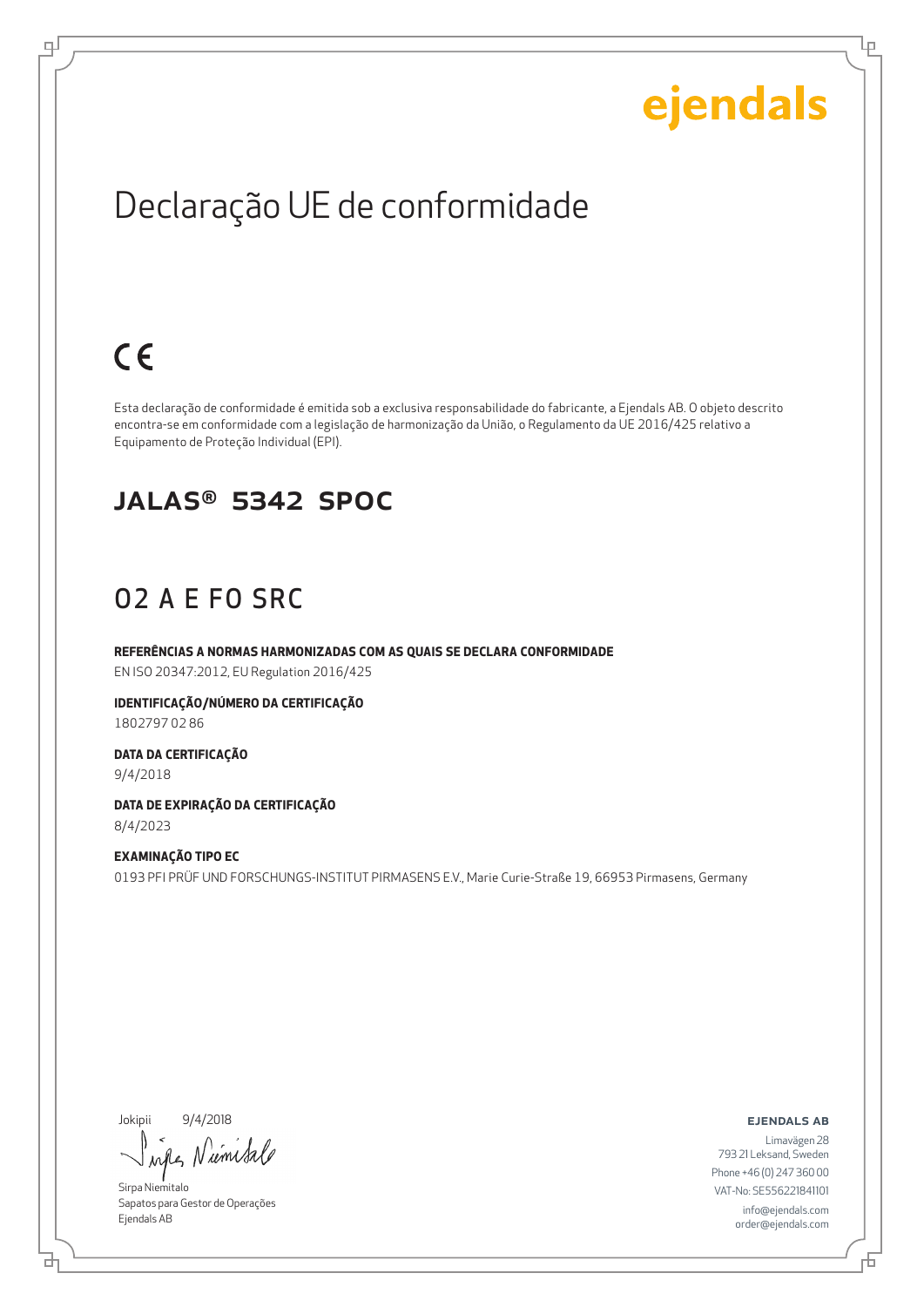Ļμ

# Declaraţie UE privind conformitatea

# $C \in$

ψ

Această declaraţie de conformitate este emisă în condiţiile responsabilităţii exclusive a producătorului Ejendals AB. Obiectul descris este în conformitate cu Regulamentul PPE UE 2016/425, referitor la echipamentele de protecţie personală (Personal Protective Equipment – PPE), din cadrul legislaţiei de armonizare a Uniunii.

#### JALAS® 5342 SpOc

## O2 A E FO SRC

**TRIMITERI LA STANDARDELE ARMONIZATE CU CARE ESTE DECLARATĂ CONFORMITATEA** EN ISO 20347:2012, EU Regulation 2016/425

**IDENTIFICARE/NUMĂR DE CERTIFICARE** 1802797 02 86

**DATA CERTIFICĂRII** 9/4/2018

**DATA DE EXPIRARE A CERTIFICĂRII** 8/4/2023

**EXAMINARE TIP EC** 0193 PFI PRÜF UND FORSCHUNGS-INSTITUT PIRMASENS E.V., Marie Curie-Straße 19, 66953 Pirmasens, Germany

Jokipii 9/4/2018

umisa when

Sirpa Niemitalo Manager operații Încălțăminte Ejendals AB

б

ejendals ab

舌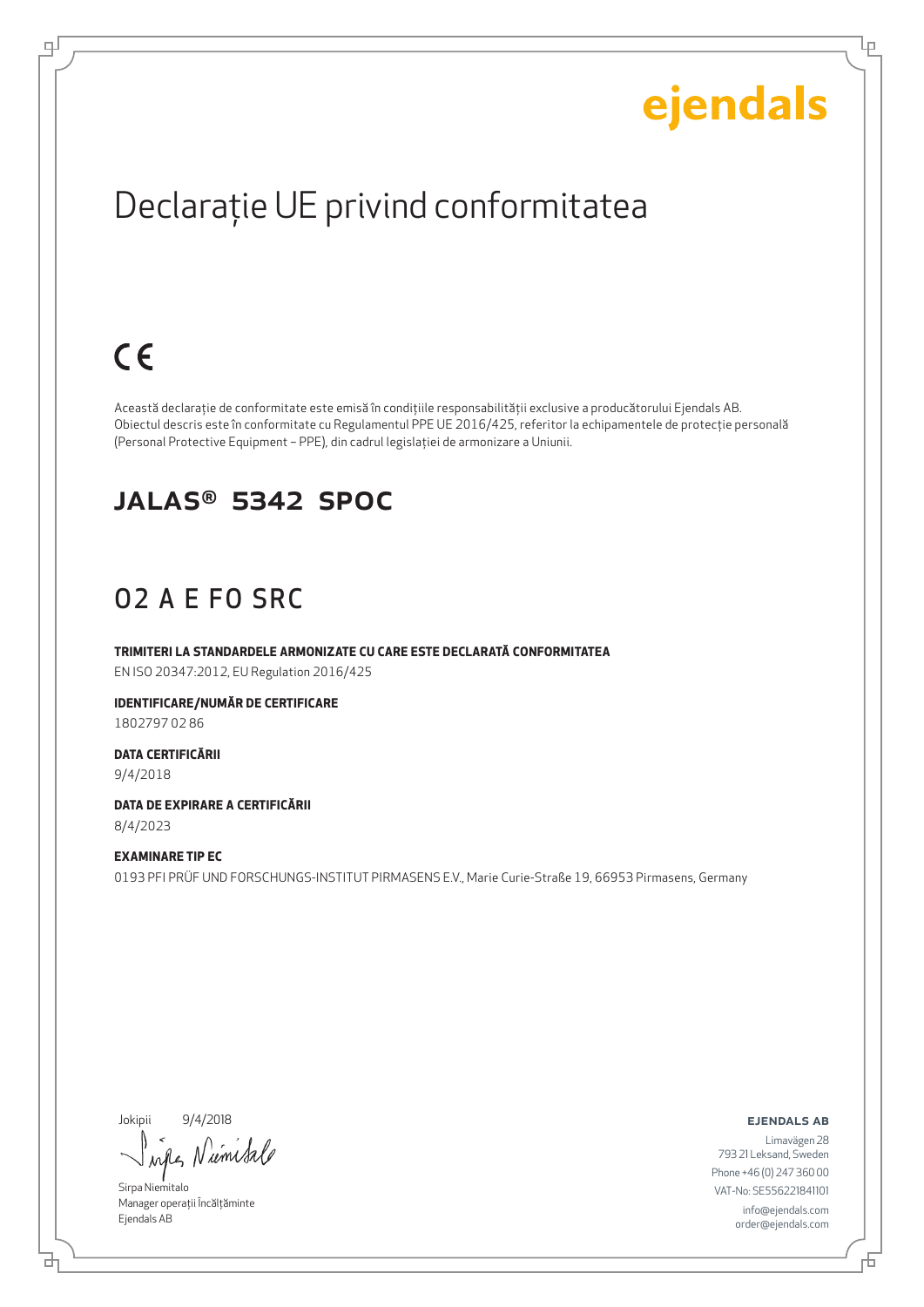Ļμ

## AB Uygunluk beyanı

## $C \in$

டி

Bu uygunluk beyanı, üretici Ejendals AB'nin yegane sorumluluğu altında yayımlanır. Açıklanan ürün, Birlik uyum yasası Kişisel Koruyucu Donanım (KKD) Direktifi EU 2016/425 sayılı AB Yönetmeliği ile uyumludur.

#### JALAS® 5342 SpOc

### O2 A E FO SRC

**UYGUNLUĞUN BEYAN EDILDIĞI UYUMLU STANDARTLAR IÇIN REFERANSLAR** EN ISO 20347:2012, EU Regulation 2016/425

**KIMLIK/SERTIFIKA NUMARASI** 1802797 02 86

**SERTIFIKA TARIHI** 9/4/2018

**SERTIFIKA BITIŞ TARIHI** 8/4/2023

**EC TİP İNCELEMESİ** 0193 PFI PRÜF UND FORSCHUNGS-INSTITUT PIRMASENS E.V., Marie Curie-Straße 19, 66953 Pirmasens, Germany

Jokipii 9/4/2018

when Niemetro

Sirpa Niemitalo Beyaz Yaka Personel Ayakkabıları Ejendals AB

ejendals ab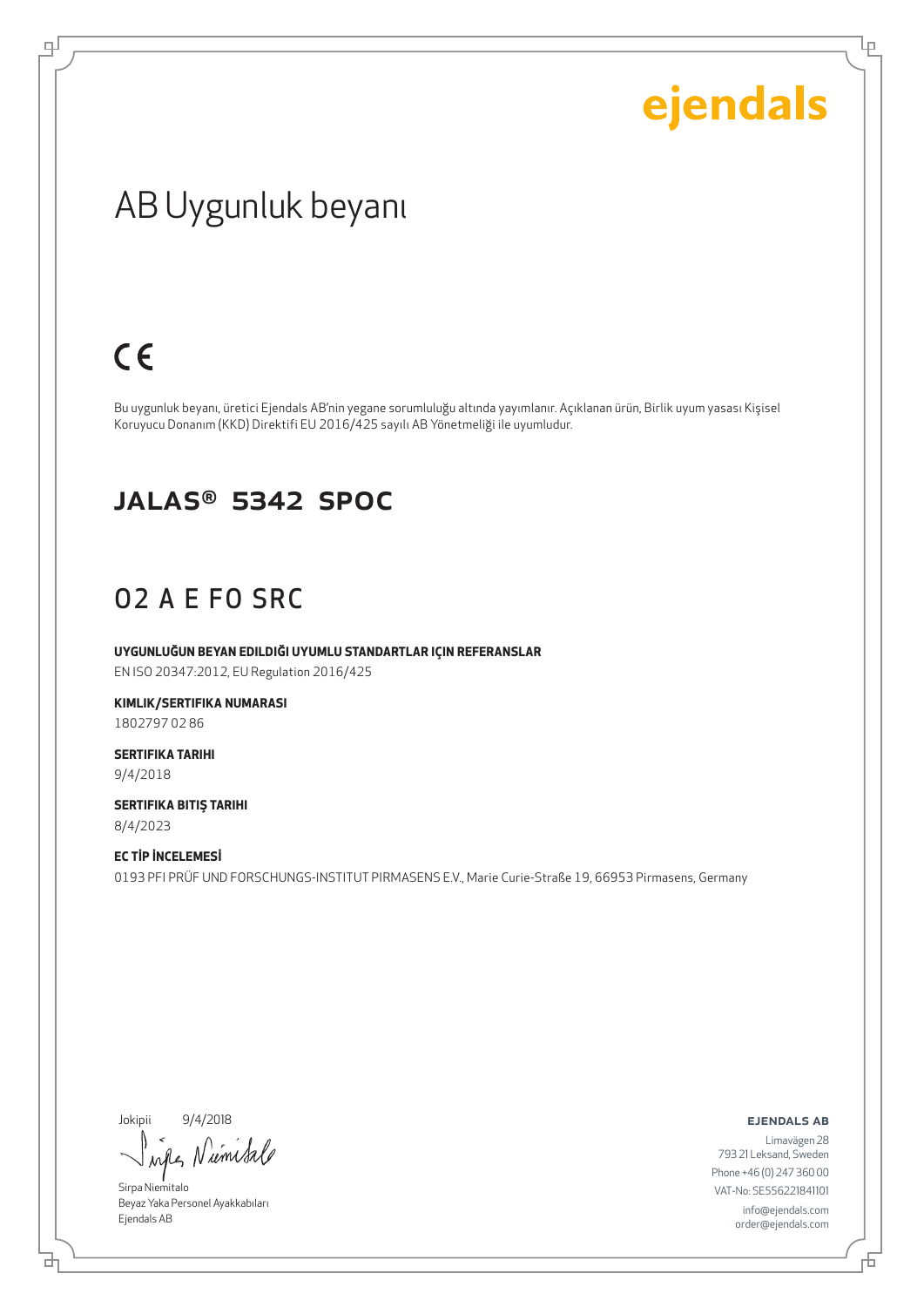Lρ

## Vyhlásenie o zhode EÚ

## $C \in$

ψ

Toto vyhlásenie o zhode sa vydáva výlučne na zodpovednosť výrobcu Ejendals AB. Uvedený predmet vyhlásenia je v zhode s príslušnými harmonizačnými právnymi predpismi Únie Nariadenie EÚ 2016/425 o ochrane osobných ochranných prostriedkov (OOP).

#### JALAS® 5342 SpOc

### O2 A E FO SRC

**ODKAZY NA HARMONIZOVANÉ NORMY, NA ZÁKLADE KTORÝCH BOLA VYHLÁSENÁ ZHODA** EN ISO 20347:2012, EU Regulation 2016/425

**IDENTIFIKÁCIA/ČÍSLO CERTIFIKÁCIE** 1802797 02 86

**DÁTUM CERTIFIKÁCIE** 9/4/2018

**DÁTUM UPLYNUTIA PLATNOSTI CERTIFIKÁTU** 8/4/2023

**SKÚŠKA TYPU ES** 0193 PFI PRÜF UND FORSCHUNGS-INSTITUT PIRMASENS E.V., Marie Curie-Straße 19, 66953 Pirmasens, Germany

Jokipii 9/4/2018

브

umsa when

Sirpa Niemitalo Prevádzkový manažér – topánky Ejendals AB

ejendals ab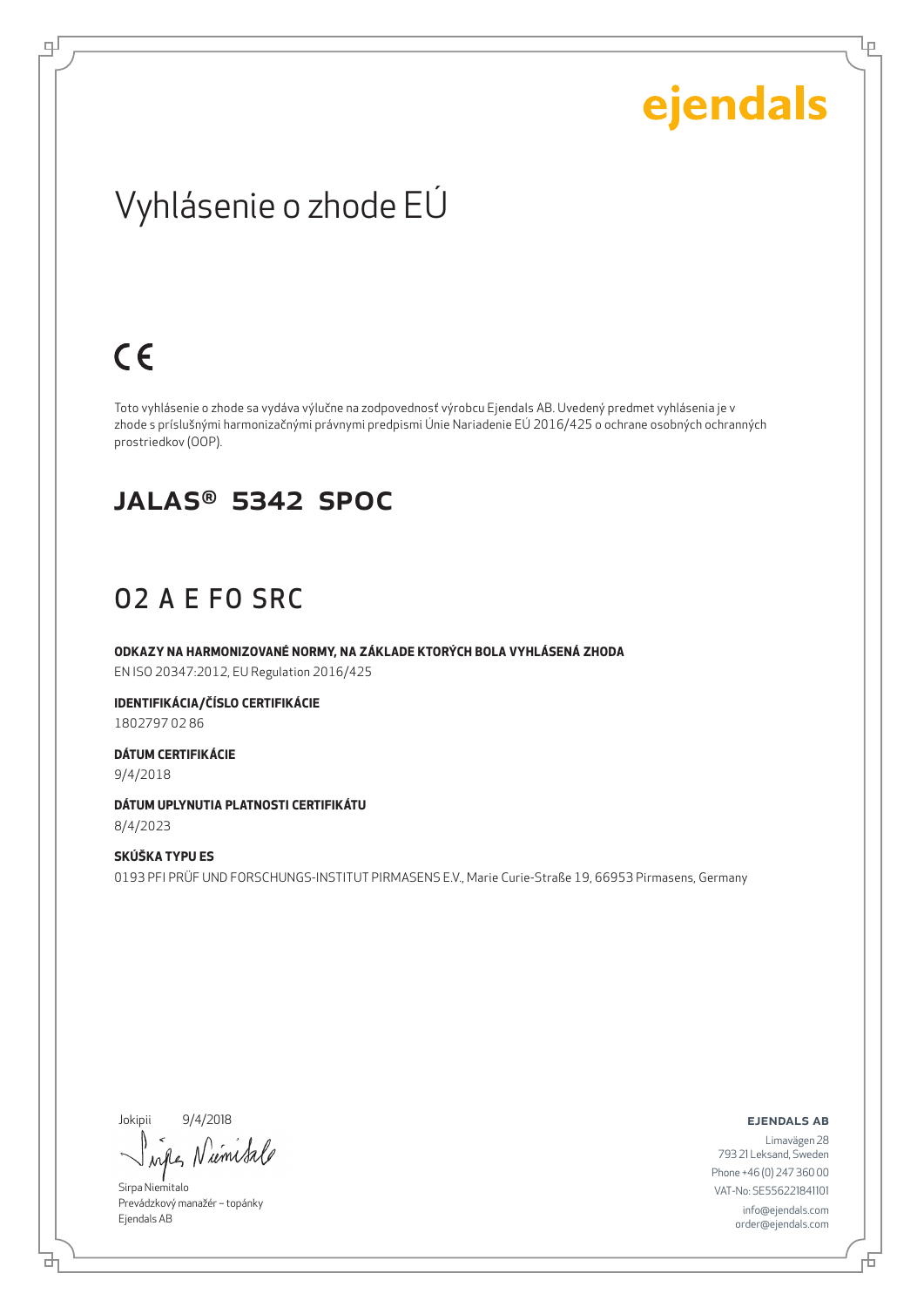Ļμ

## Izjava ES o skladnosti izdelka

## $C \in$

ψ

Ta izjava o skladnosti je izdana z izključno odgovornostjo proizvajalca Ejendals AB. Opisani izdelek je skladen z usklajeno zakonodajo Unije na podlagi Uredbe o osebni varovalni opremi (OVO) EU 2016/425.

#### JALAS® 5342 SpOc

### O2 A E FO SRC

**NAVEDBA USKLAJENEGA STANDARDA, NA KATEREGA SE NANAŠA IZJAVA O SKLADNOSTI** EN ISO 20347:2012, EU Regulation 2016/425

**IDENTIFIKACIJA/ŠTEVILKA POTRDILA** 1802797 02 86

**DATUM IZDAJE POTRDILA** 9/4/2018

**ROK VELJAVNOSTI POTRDILA** 8/4/2023

**ES-PREGLED TIPA** 0193 PFI PRÜF UND FORSCHUNGS-INSTITUT PIRMASENS E.V., Marie Curie-Straße 19, 66953 Pirmasens, Germany

Jokipii 9/4/2018

*um Sa* when

Sirpa Niemitalo Rokavice za vodjo obrata Ejendals AB

ejendals ab

브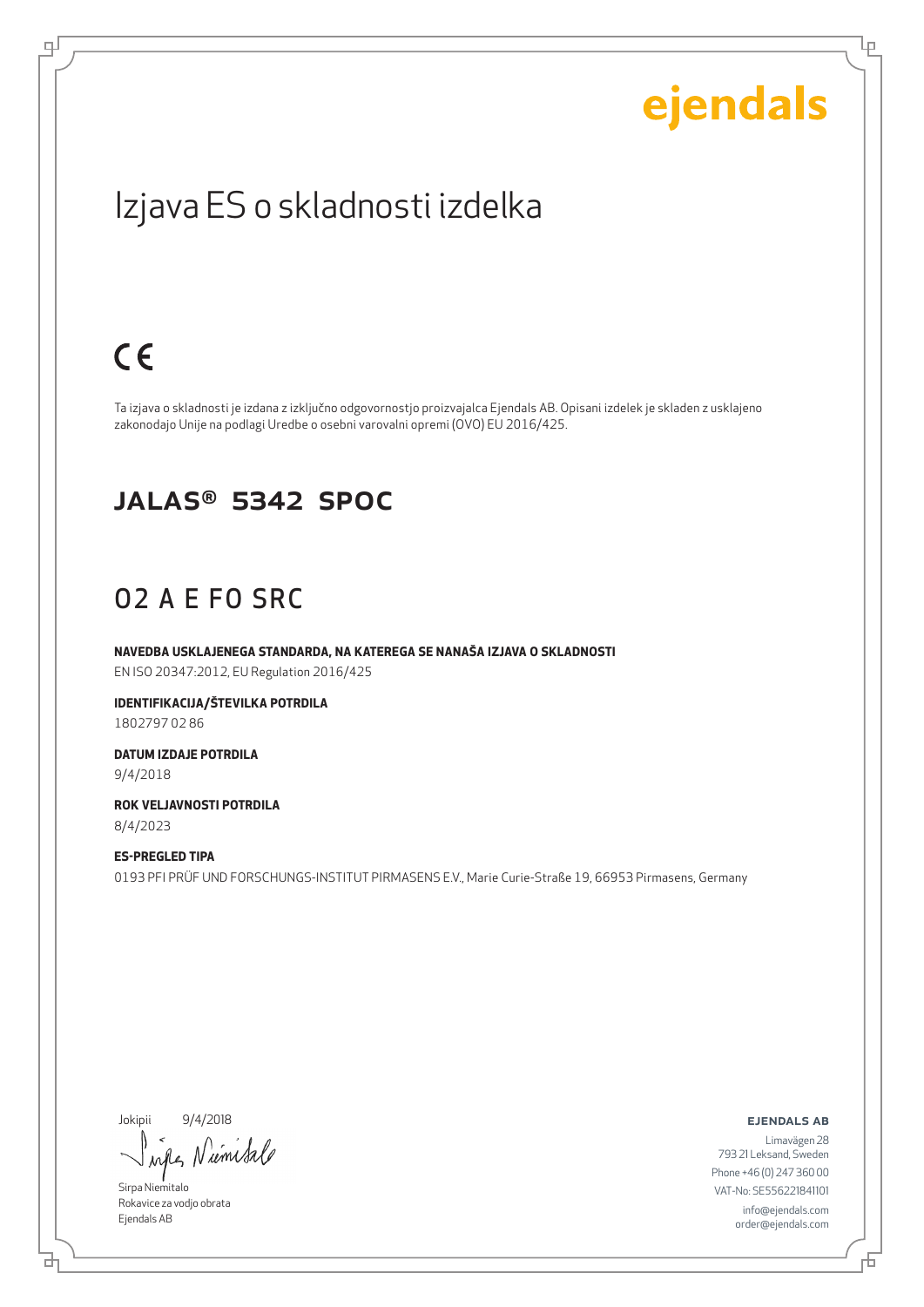Ļμ

## ES atitikties deklaracija

## $C \in$

டி

Ši atitikties deklaracija pateikiama tik gamintojo "Ejendals AB" atsakomybe. Nurodytas objektas atitinka Sąjungos derinamųjų teisės aktų asmeninių apsaugos priemonių reglamentą ES 2016/425.

#### JALAS® 5342 SpOc

### O2 A E FO SRC

**NUORODOS Į SUDERINTUS STANDARTUS, KURIAIS REMIANTIS DEKLARUOJAMA ATITIKTIS** EN ISO 20347:2012, EU Regulation 2016/425

**IDENTIFIKAVIMAS / SERTIFIKAVIMO NUMERIS** 1802797 02 86

**SERTIFIKAVIMO DATA** 9/4/2018

**SERTIFIKATO GALIOJIMO PABAIGOS DATA** 8/4/2023

**EB TIPO TYRIMAS** 0193 PFI PRÜF UND FORSCHUNGS-INSTITUT PIRMASENS E.V., Marie Curie-Straße 19, 66953 Pirmasens, Germany

Jokipii 9/4/2018

when Number

Sirpa Niemitalo Darbų vadovo batai Ejendals AB

브

ejendals ab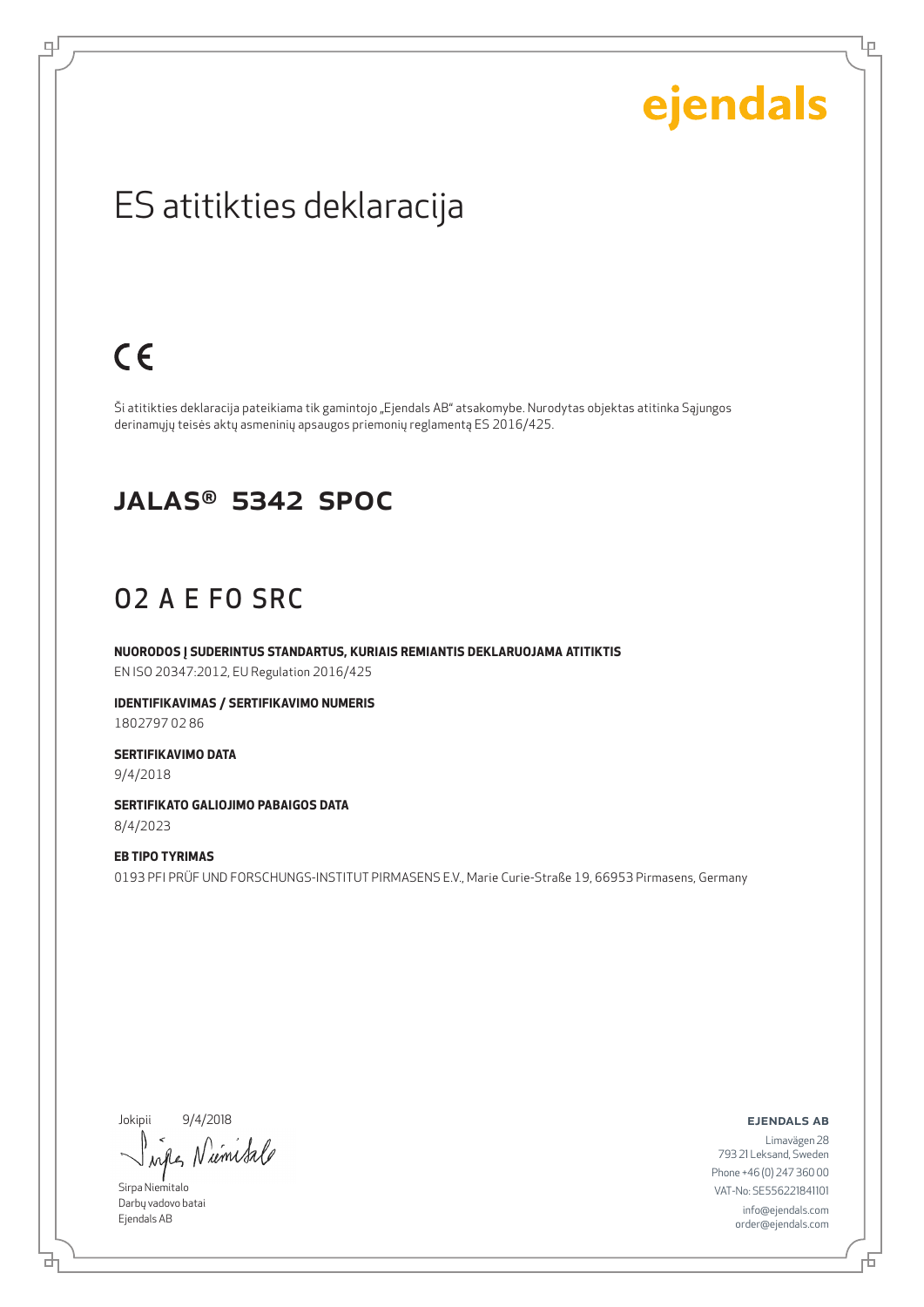Lρ

## ES deklarācija par atbilstību

## $C \in$

ψ

Par šīs atbilstības deklarācijas izsniegšanu pilnībā ir atbildīgs ražotājs Ejendals AB. Aprakstītais objekts atbilst vienotās likumu saskaņošanas regulai ES 2016/425 par individuālajiem aizsardzības līdzekļiem (IAL).

#### JALAS® 5342 SpOc

### O2 A E FO SRC

**ATSAUCES UZ HARMONIZĒTAJIEM STANDARTIEM, ATBILSTĪBA KURIEM TIEK APLIECINĀTA** EN ISO 20347:2012, EU Regulation 2016/425

**SERTIFIKĀTA IDENTIFIKATORS/NUMURS** 1802797 02 86

**SERTIFIKĀTA DATUMS** 9/4/2018

**SERTIFIKĀTA DERĪGUMA TERMIŅŠ** 8/4/2023

**EK TIPA PĀRBAUDE** 0193 PFI PRÜF UND FORSCHUNGS-INSTITUT PIRMASENS E.V., Marie Curie-Straße 19, 66953 Pirmasens, Germany

Jokipii 9/4/2018

when Niemisa

Sirpa Niemitalo Apavu ražošanas rīkotājdirektors Ejendals AB

ejendals ab

₫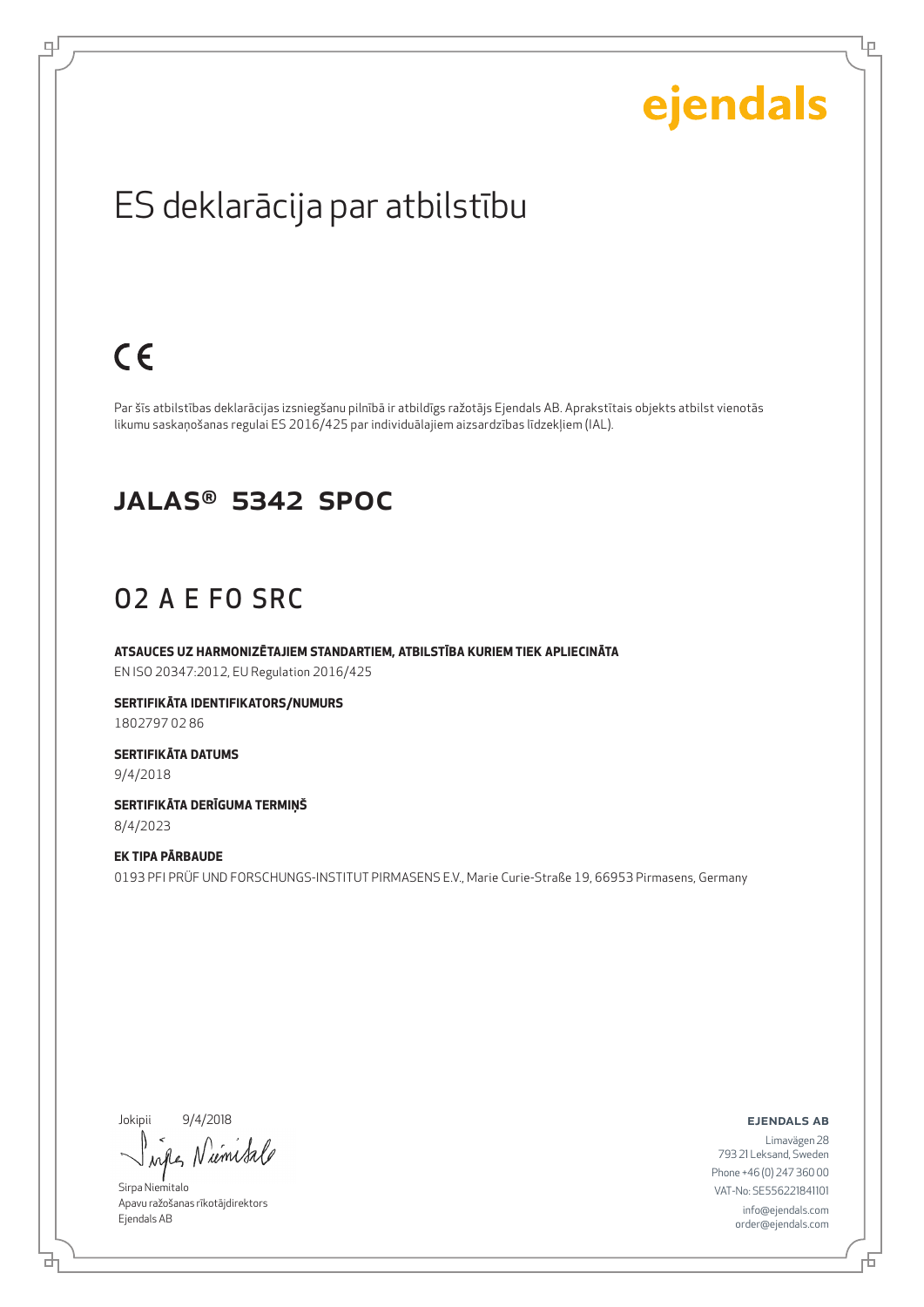Lр

## ЕС декларация за съответствие

# $C \in$

로

Настоящата декларация за съответствие е издадена на отговорността на производителя Ejendals AB. Предметът на декларацията е в съответствие със законодателството на Съюза за хармонизация относно личните предпазни средства (ЛПС), Регламент (ЕС) 2016/425.

## JALAS® 5342 SpOc

### O2 A E FO SRC

**ПОЗОВАВАНИЯ СЕ ХАРМОНИЗИРАНИ СТАНДАРТИ, ЗА КОИТО СЕ ДЕКЛАРИРА СЪОТВЕТСТВИЕ** EN ISO 20347:2012, EU Regulation 2016/425

**ИДЕНТИФИКАЦИЯ/НОМЕР НА СЕРТИФИКАТА** 1802797 02 86

**ДАТА НА ИЗДАВАНЕ НА СЕРТИФИКАТА** 9/4/2018

**ДАТА НА ВАЛИДНОСТ НА СЕРТИФИКАТА** 8/4/2023

**ЕО ИЗПИТВАНЕ НА ТИПА** 0193 PFI PRÜF UND FORSCHUNGS-INSTITUT PIRMASENS E.V., Marie Curie-Straße 19, 66953 Pirmasens, Germany

Jokipii 9/4/2018

Num when

Sirpa Niemitalo Обувки за ръководител на производството Ejendals AB

ejendals ab

б